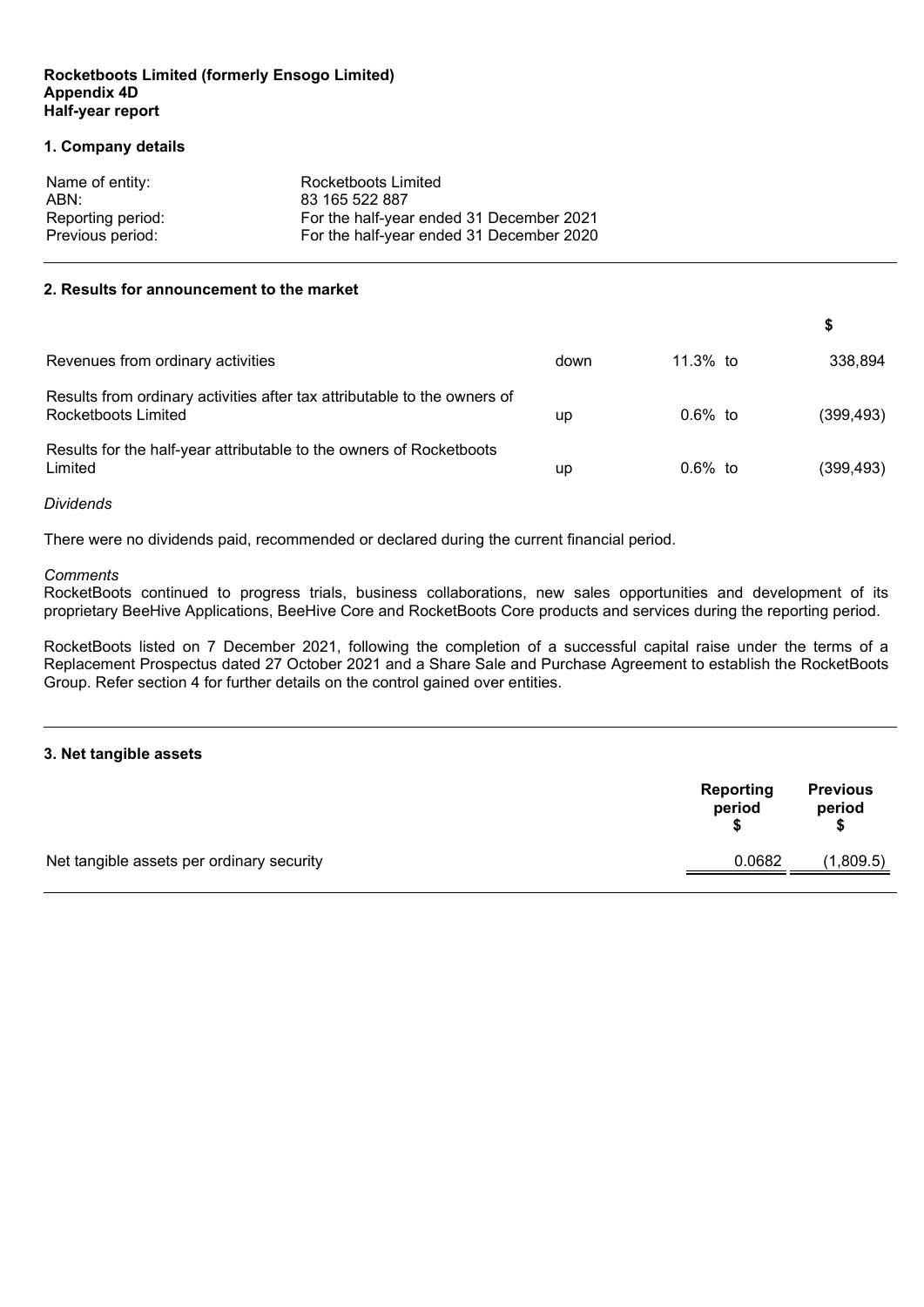#### **4. Control gained over entities**

Name of entity **Rocketboots Operation Pty Ltd (formerly Rocketboots Pty Ltd) ("ROPL")** Date control gained 19 November 2021

The acquisition of ROPL by Rocketboots Limited (formerly "Ensogo Limited") ("the Company") has the features of a reverse acquisition under Australian Accounting Standards AASB 3 "Business Combinations", notwithstanding the Company being the legal parent of the ROPL.

Consequently, the historical financial information presented in this report for the half-year ended 31 December 2021 is the historical financial information of ROPL.

The acquisition of the Company by ROPL is outside the scope of AASB 3 as the accounting acquiree does not constitute a business as defined by this standard. In this instance, the principles of reverse acquisition accounting are applied to determine the accounting acquirer but the transactions are accounted for as share based payments by the accounting acquirer in accordance with AASB 2 "Share-based Payment".

The legal structure of the group subsequent to the acquisition of ROPL is that the Company is the legal parent entity.

Under reverse acquisition accounting, the consolidated financial statements are issued under the name of the legal parent (the Company) but are a continuation of the financial statements of the legal subsidiary (ROPL), with the assets and liabilities of the legal subsidiary being recognised and measured at their pre-combination carrying amounts rather than their fair values.

#### **5. Loss of control over entities**

Not applicable.

#### **6. Details of associates and joint venture entities**

Not applicable.

#### **7. Audit qualification or review**

The financial statements were subject to a review by the auditors and the auditor's review report is attached as part of the Interim Report.

#### **8. Attachments**

The Interim Report of Rocketboots Limited for the half-year ended 31 December 2021 is attached.

**9. Signed**

H3 radlou

Signed **Example 2022** Signed **Superintending the Contract of Contract 2002** Date: 28 February 2022

Hugh Bradlow **Director** Sydney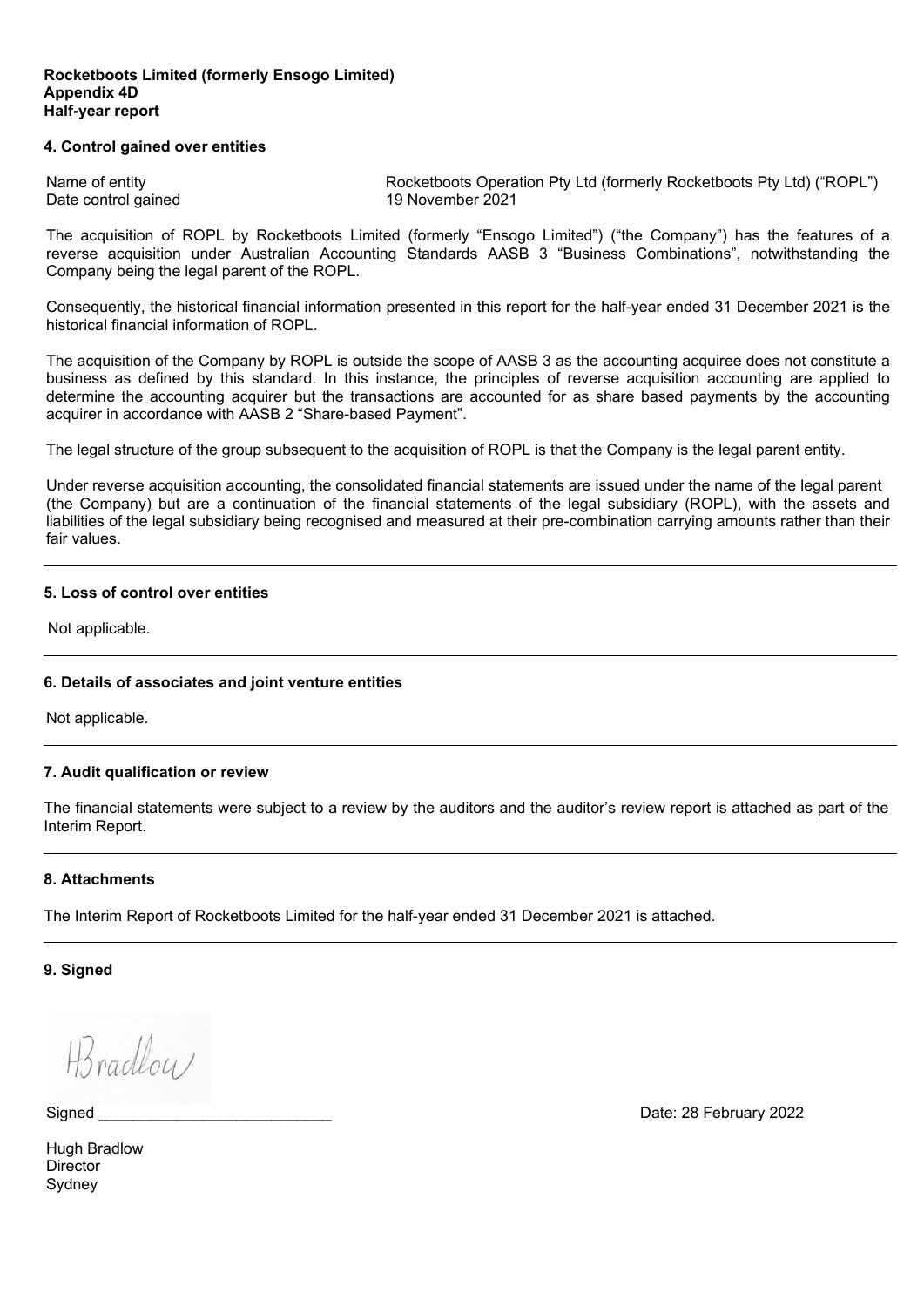

# Rocketboots Limited

(formerly ENSOGO Limited) Interim financial statements For the half-year ended 31 December 2021 ABN 83 165 522 887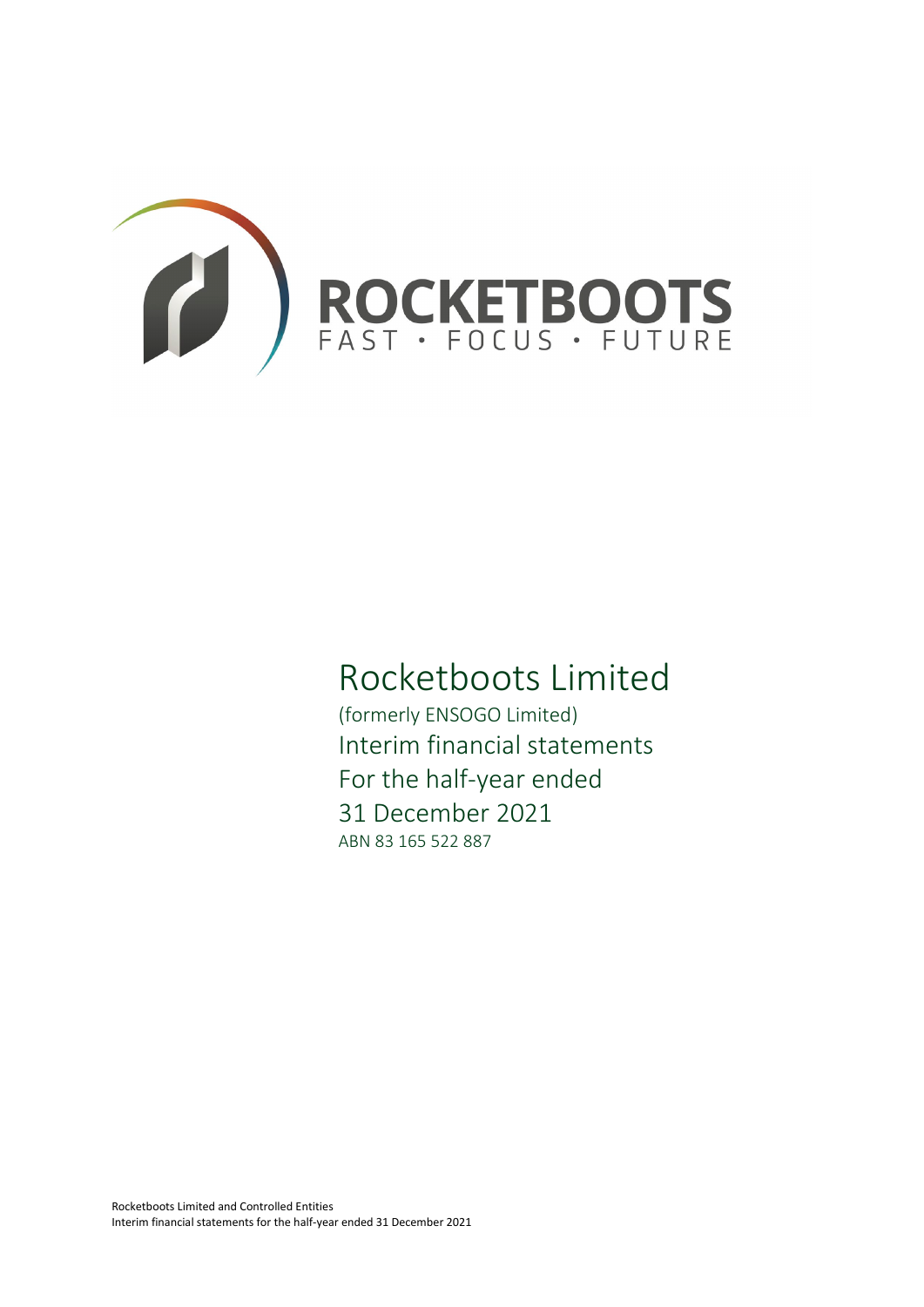# **CONTENTS AND GENERAL INFORMATION**

| <b>Corporate Directory</b>                                              | 3  |
|-------------------------------------------------------------------------|----|
| Directors' Report                                                       | 4  |
| Auditor's Independence Declaration                                      | 6  |
| Consolidated Statement of Profit or Loss and Other Comprehensive Income | 7  |
| <b>Consolidated Statement of Financial Position</b>                     | 8  |
| Consolidated Statement of Changes in Equity                             | 9  |
| <b>Consolidated Statement of Cash Flows</b>                             | 10 |
| <b>Notes to Consolidated Financial Statements</b>                       | 11 |
| Directors' Declaration                                                  | 19 |
| Independent Auditor's Review Report                                     | 20 |

#### **GENERAL INFORMATION**

The financial statements cover Rocketboots Limited as a consolidated entity consisting of Rocketboots Limited and the entities it controlled at the end of, or during the half-year. The financial statements are presented in Australian dollars, which is Rocketboots Limited's functional and presentation currency.

A description of the nature of the consolidated entity's operations and its principal activities are included in the directors' report, which is not part of the financial statements.

The financial statements were authorised for issue, in accordance with a resolution of directors on 28 February 2022.

Page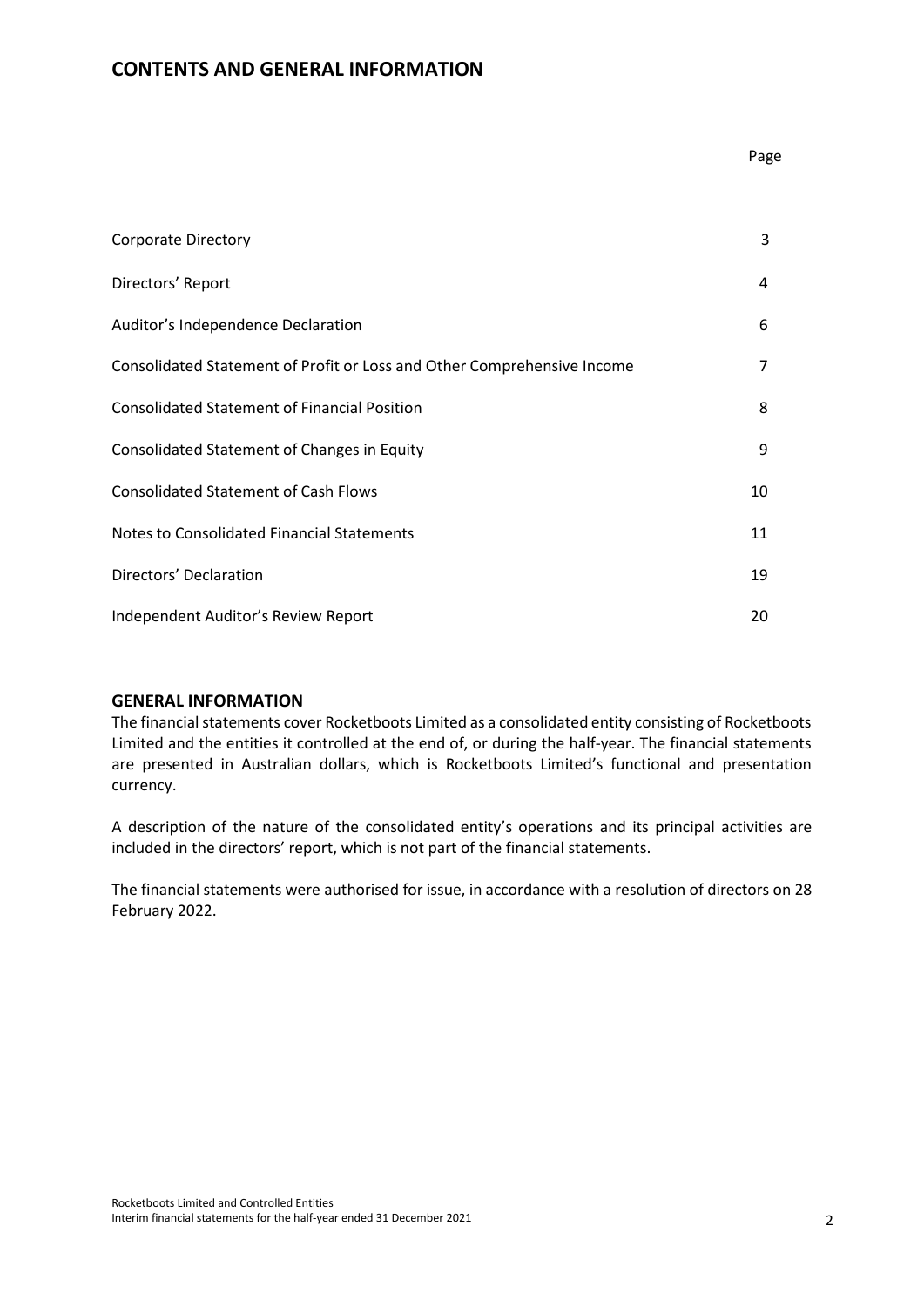# **CORPORATE DIRECTORY**

# **DIRECTORS**

Karl Medak Cameron Petricevic

Hugh Bradlow Chair and Non-Executive Director Pang Ming Wee Non-Executive Director Non-Executive Director Non-Executive Director

# **COMPANY SECRETARY**

Leslie Smith

# **REGISTERED OFFICE AND PRINCIPAL PLACE OF BUSINESS** Level 11

189 Kent Street Sydney NSW 2000

Telephone: +61 02 9323 2500 Email: info@rocketboots.com

# **WEBSITE**

[www.rocketboots.com](http://www.rocketboots.com/)

# **STOCK EXCHANGE LISTINGS**

ASX Limited 20 Bridge Street Sydney NSW 2000

# **ASX CODE:** ROC

# **SHARE REGISTRY**

Computershare Investor Services Pty Ltd Yarra Falls, 452 Johnston Street Abbotsford VIC 3067

Telephone: +61 03 9415 5000 Facsimile: +61 03 9473 2500 Website: [www.computershare.com](http://www.computershare.com/)

#### **AUDITORS SOLICITORS**

RSM Australia Partners K&L Gates Level 21 55 Collins Street Melbourne VIC 3000

Level 25 525 Collins Street Melbourne VIC 3000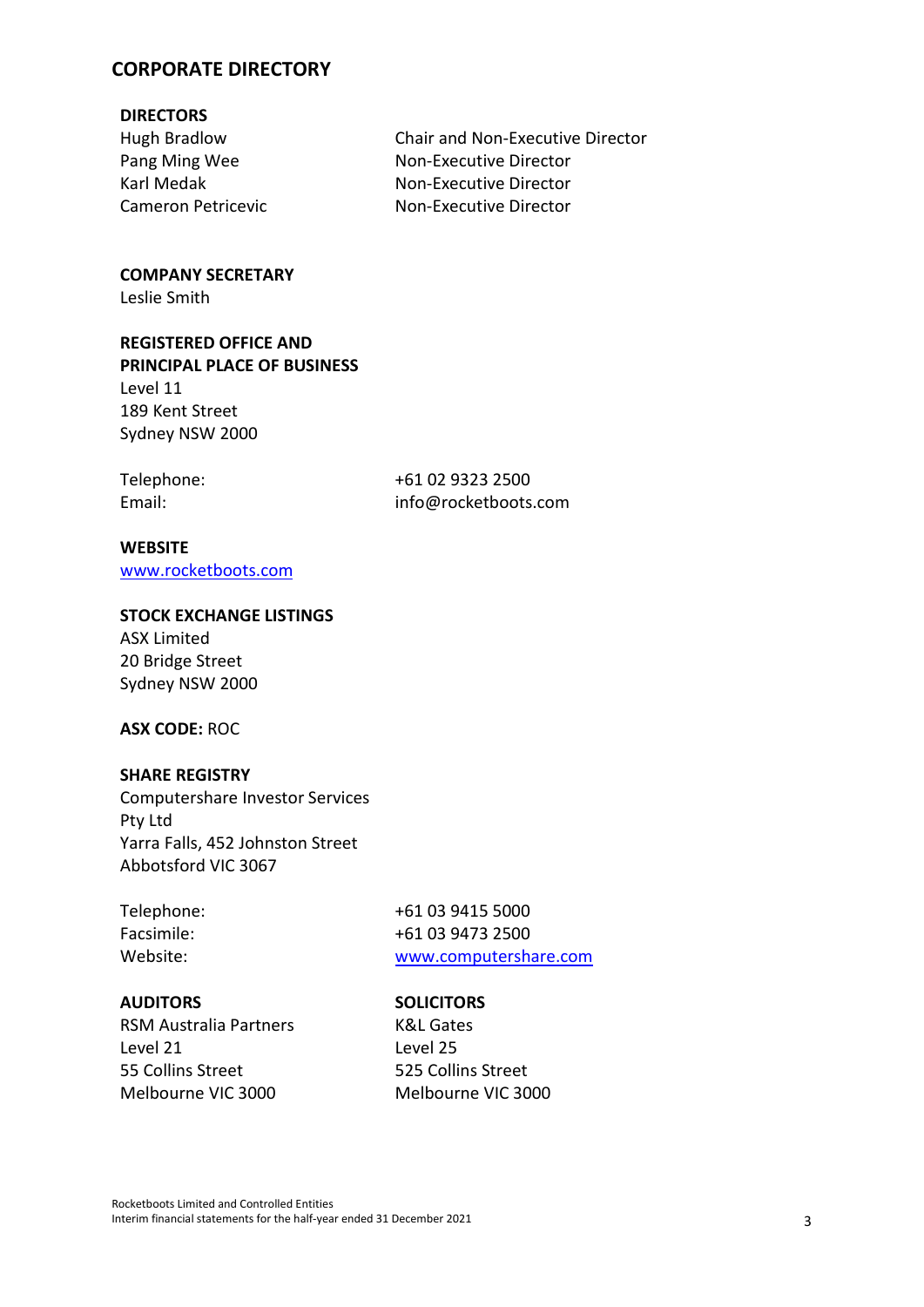# DIRECTORS' REPORT

The directors present their report, together with the financial statements, on the consolidated entity (referred to hereafter as the '**consolidated entity**') consisting of Rocketboots Limited (referred to hereafter as the '**company**' or '**parent entity**' ) and the entity it controlled at the end of, or during the half-year ended 31 December 2021.

# **DIRECTORS**

The following persons were directors of Rocketboots Limited during the whole of the financial halfyear and up to the date of this report, unless otherwise stated:

| <b>Hugh Bradlow</b> | Chair (appointed 19 November 2021)                  |
|---------------------|-----------------------------------------------------|
| Pang Ming Wee       | Non-Executive Director                              |
| Karl Medak          | Non-Executive Director (appointed 19 November 2021) |
| Cameron Petricevic  | Non-Executive Director (appointed 19 November 2021) |
| Mark Licciardo      | Non-Executive Director (resigned 19 November 2021)  |
| David Nairn         | Non-Executive Director (resigned 19 November 2021)  |

# **PRINCIPAL ACTIVITIES**

RocketBoots operates at scale using proprietary computer vision based machine learning applications to optimise businesses and solve security challenges.

#### **REVIEW OF OPERATIONS**

RocketBoots continued to progress trials, business collaborations, new sales opportunities and development of its proprietary BeeHive Applications, BeeHive Core and RocketBoots Core products and services during the reporting period.

RocketBoots listed on 7 December 2021, following the completion of a successful capital raise under the terms of a Replacement Prospectus dated 27 October 2021 and a Share Sale and Purchase Agreement to establish the RocketBoots Group.

On the 21st of December, RocketBoots released an ASX announcement for a "Site extension and new trial for major Australian retailer" The site extension was in addition to an engagement to integrate Beehive with the customer's software. The combined value of these contacts was circa \$100,000 (ex GST) inclusive of enablement services, integration services and 12 months licence, maintenance, and support. The contract increases annual recurring revenues for RocketBoots.

RocketBoots completed a key hire of a senior software developer. The developer has previously worked with RocketBoots and therefore no ramp up time will be required. This hire will help the product team accelerate the delivery or improvements to our software and core platform.

RocketBoots also hired a Strategic Alliance Manager and began efforts to improve CRM reporting capabilities to enable improved visibility of new trials and contracts that are under negotiation and their potential value to the business. This CRM will also allow RocketBoots' channel partners to seamlessly collaborate on a shared pipeline.

Focus was also placed on preparation of marketing materials to support RocketBoots' partners campaign into retail banks in North America and Europe which is due to commence in early 2H22.

#### **SIGNIFICANT CHANGES IN THE STATE OF AFFAIRS**

On 19 November 2021, Rocketboots Limited completed the acquisition of 100% of the issued capital of Rocketboots Operations Pty Ltd. Prior to the acquisition, Rocketboots Limited consolidated its existing shares at 1: 3.7265.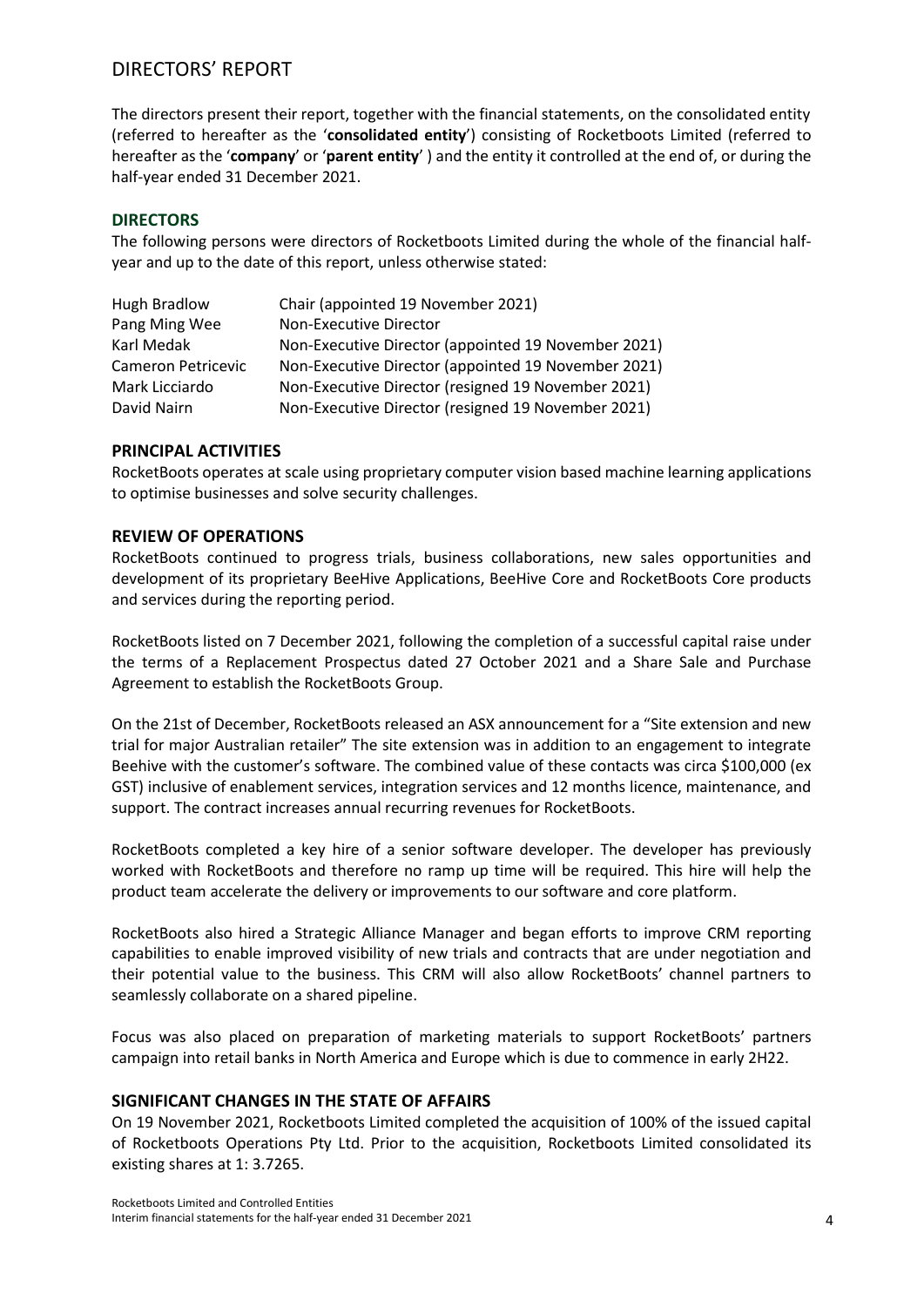# DIRECTORS' REPORT

As part of the acquisition:

- The Company issued 28,500,000 fully paid ordinary shares to the shareholders of Rocketboots Operations Pty Ltd as consideration in accordance with the Share Sale Agreement.
- The Company will issue 19,000,000 ordinary shares to the shareholders of Rocketboots Operations Pty Ltd as deferred consideration in accordance with the Share Sale Agreement
- The Company issued 21,250,000 fully paid ordinary shares to new shareholders upon listing on ASX

There were no other significant changes in the state of affairs of the consolidated entity during the financial half-year.

# **AUDITOR'S INDEPENDENCE DECLARATION**

A copy of the Auditor's Independence Declaration as required under section 307C of the *Corporations Act 2001* is set out immediately after this directors' report.

This report is made in accordance with a resolution of directors, pursuant to section 306(3)(a) of the *Corporations Act 2001*.

H3 radboy

**Hugh Bradlow** Chair 28 February 2022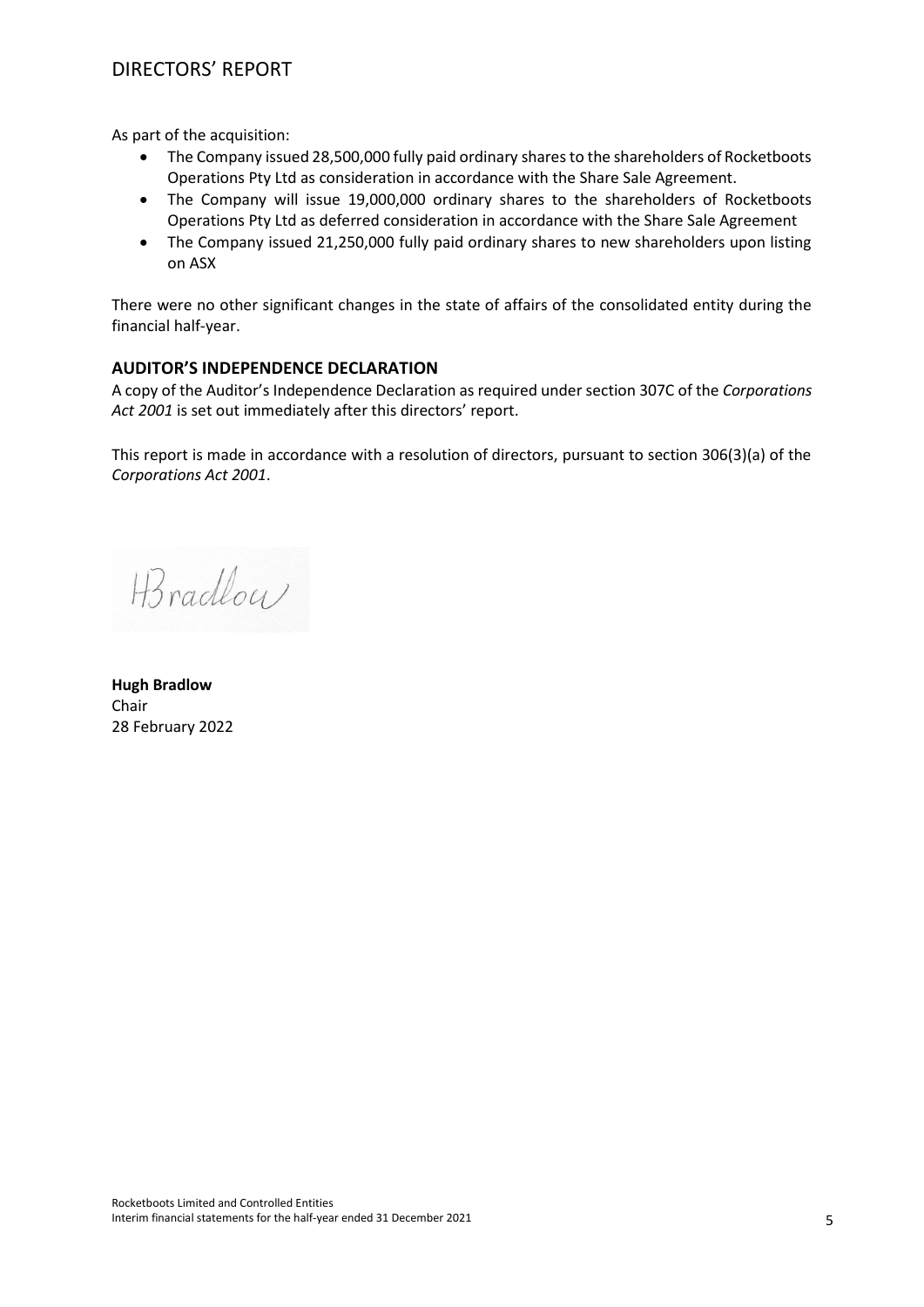

#### **RSM Australia Partners**

Level 21, 55 Collins Street Melbourne VIC 3000 PO Box 248 Collins Street West VIC 8007

> T +61 (0) 3 9286 8000 F +61 (0) 3 9286 8199

> > www.rsm.com.au

#### **AUDITOR'S INDEPENDENCE DECLARATION**

As lead auditor for the review of the financial report of Rocketboots Limited for the half year ended 31 December 2021, I declare that, to the best of my knowledge and belief, there have been no contraventions of:

- (i) the auditor independence requirements of the *Corporations Act 2001* in relation to the review; and
- (ii) any applicable code of professional conduct in relation to the review.

RSM

# **RSM AUSTRALIA PARTNERS**

than

**M PARAMESWARAN** Partner

Dated: 28 February 2022 Melbourne, Victoria

#### **THE POWER OF BEING UNDERSTOOD** AUDIT | TAX | CONSULTING

RSM Australia Partners is a member of the RSM network and trades as RSM. RSM is the trading name used by the members of the RSM network. Each member of the<br>RSM network is an independent accounting and consulting firm which RSM Australia Partners ABN 36 965 185 036



Liability limited by a scheme approved under Professional Standards Legislation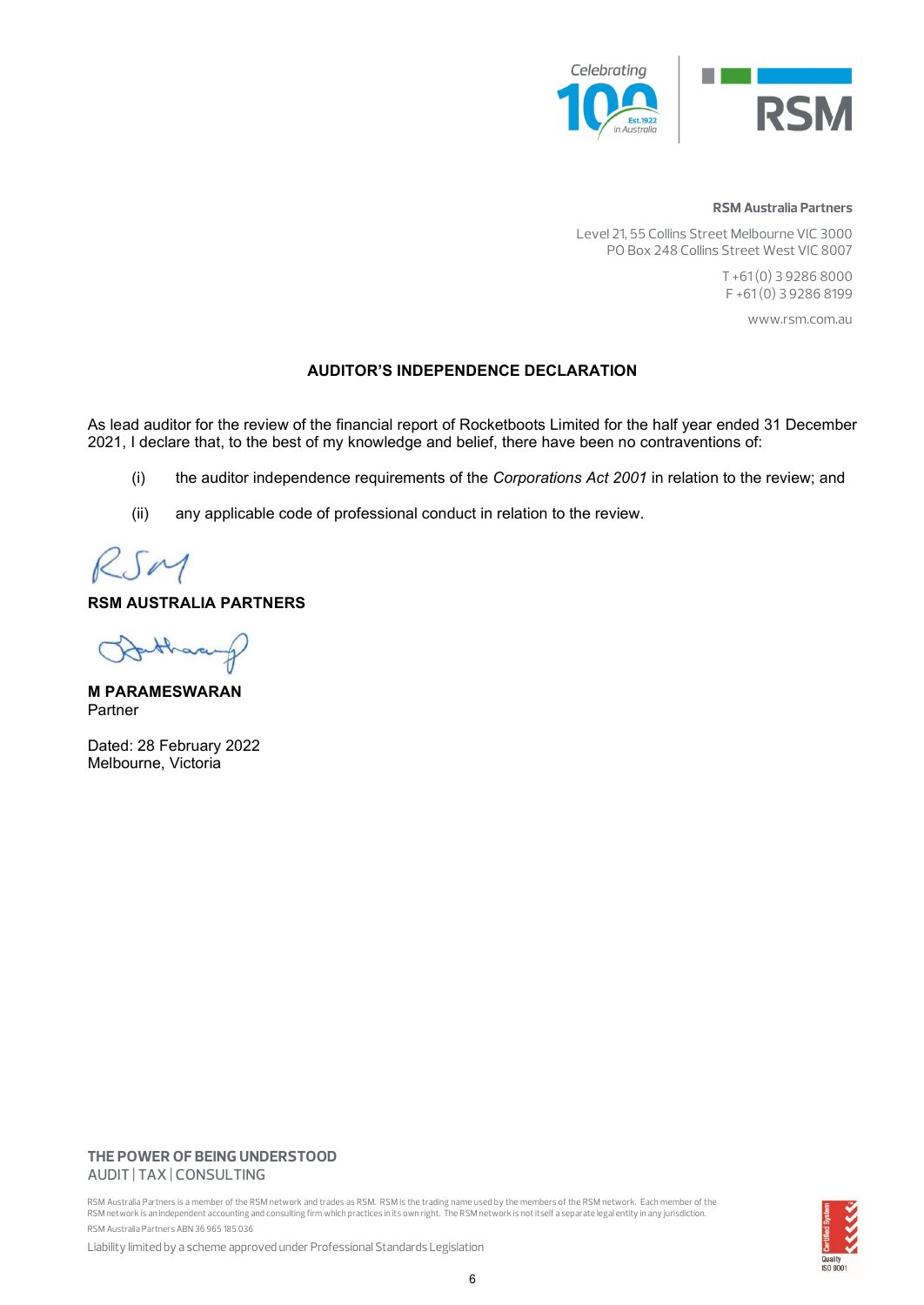# CONSOLIDATED STATEMENT OF PROFIT OR LOSS AND OTHER COMPREHENSIVE INCOME

For the half-year ended 31 December 2021

|                                                                                          |              | 31 Dec     | 31 Dec     |
|------------------------------------------------------------------------------------------|--------------|------------|------------|
|                                                                                          |              | 2021       | 2020       |
| <b>Continuing operations</b>                                                             | <b>Notes</b> | \$         | \$         |
| Revenue                                                                                  | 5            | 338,894    | 382,003    |
| Government grants                                                                        |              |            | 50,000     |
| Direct employee expense                                                                  |              | (67, 971)  | (154, 863) |
| Direct costs                                                                             |              | (143, 709) | (81, 645)  |
| <b>Gross profit</b>                                                                      |              | 127,214    | 195,495    |
| Employee benefit expenses                                                                |              | (799, 580) | (477,063)  |
| Other expenses                                                                           | 6            | (211, 406) | (120, 295) |
| Other income                                                                             | 6            | 484,279    |            |
| Loss before income tax                                                                   |              | (399, 493) | (401, 863) |
| Income tax expense                                                                       |              |            |            |
| Loss for period                                                                          |              | (399, 493) | (401, 863) |
| Other comprehensive income for the period                                                |              |            |            |
| Total comprehensive income for the period attributable to<br>shareholders of the Company |              | (399, 493) | (401, 863) |

|                        |    | Cents  | Cents  |
|------------------------|----|--------|--------|
| Basic loss per share   | 17 | (0.95) | (1.03) |
| Diluted loss per share | 17 | (0.95) | (1.03) |

The calculation of weighted average number of shares has been adjusted retrospectively for the effects of the equity recapitalisation associated with the reverse acquisition, refer Note 4 and Note 11.

*The above statement of profit or loss and other comprehensive income should be read in conjunction with the accompanying notes.*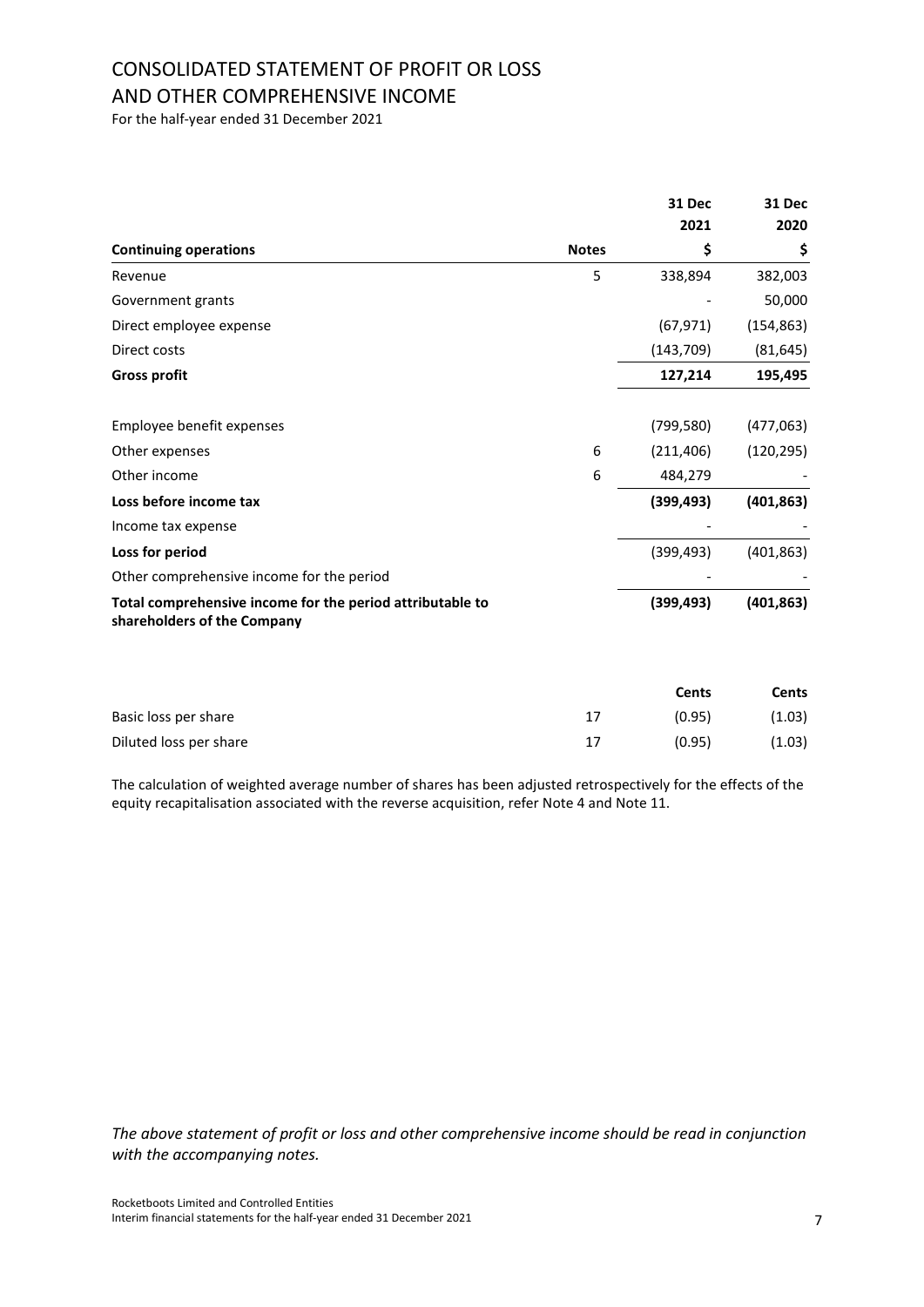# CONSOLIDATED STATEMENT OF FINANCIAL POSITION

As at 31 December 2021

|                                      |              | 31 Dec<br>2021 | 30 Jun<br>2021 |
|--------------------------------------|--------------|----------------|----------------|
|                                      | <b>Notes</b> | \$             | \$             |
| <b>Current assets</b>                |              |                |                |
| Cash and cash equivalents            |              | 4,857,431      | 3,289          |
| Trade and other receivables          | 7            | 416,449        | 128,106        |
| Prepayments                          |              | 95,102         |                |
| <b>Total current assets</b>          |              | 5,368,981      | 131,395        |
| <b>Non-current assets</b>            |              |                |                |
| Property, plant and equipment        |              | 4,873          | 4,420          |
| <b>Total non-current assets</b>      |              | 4,873          | 4,420          |
| <b>Total assets</b>                  |              | 5,373,854      | 135,815        |
| <b>Current liabilities</b>           |              |                |                |
| Trade and other payables             | 8            | 609,558        | 287,188        |
| Deferred income                      |              | 121,745        | 2,152          |
| Provisions                           | 9            | 427,979        | 251,838        |
| <b>Total current liabilities</b>     |              | 1,159,282      | 541,178        |
| <b>Non-current liabilities</b>       |              |                |                |
| Provisions                           | 9            | 105,208        | 95,288         |
| <b>Total non-current liabilities</b> |              | 105,208        | 95,288         |
| <b>Total liabilities</b>             |              | 1,264,490      | 636,466        |
| <b>Net Assets/(deficiency)</b>       |              | 4,109,364      | (500,651)      |
| <b>Equity</b>                        |              |                |                |
| Issued capital                       | 11           | 11,763,941     | 6,783,640      |
| Reserves                             | 12           | 29,207         |                |
| <b>Accumulated losses</b>            |              | (7,683,784)    | (7, 284, 291)  |
| <b>Total Equity</b>                  |              | 4,109,364      | (500, 651)     |

*The above statement of financial position should be read in conjunction with the accompanying notes.*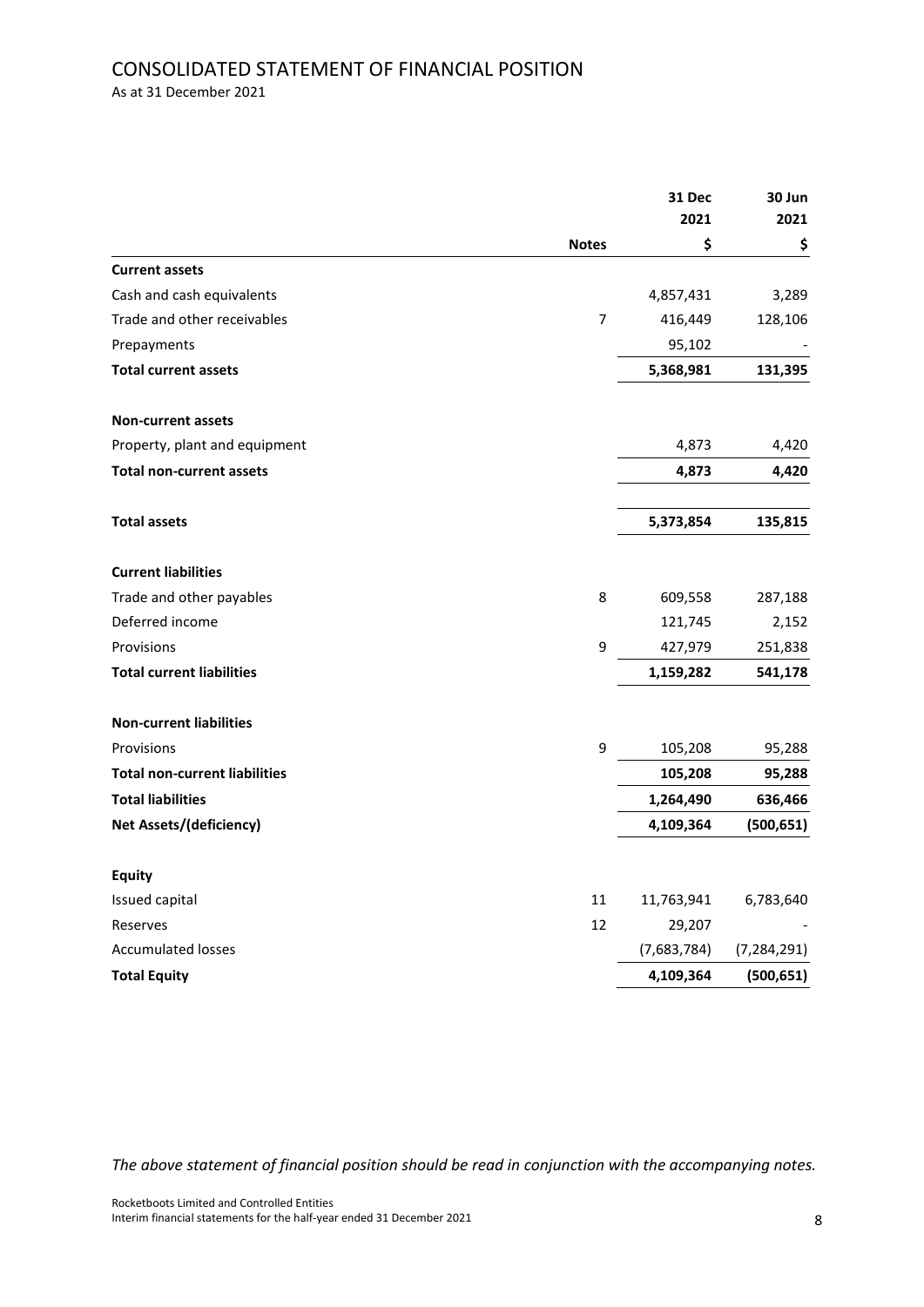# CONSOLIDATED STATEMENT OF CHANGES IN EQUITY

For the half-year ended 31 December 2021

|                                                                                           | <b>Accumulated</b>   |                 |               |                     |
|-------------------------------------------------------------------------------------------|----------------------|-----------------|---------------|---------------------|
|                                                                                           | <b>Share capital</b> | <b>Reserves</b> | losses        | <b>Total equity</b> |
|                                                                                           | \$                   | \$              | \$            | \$                  |
| Balance at 1 July 2020                                                                    | 3,640                |                 | (6, 188, 354) | (6, 184, 714)       |
| Total comprehensive income for the<br>period                                              |                      |                 | (401, 863)    | (401, 863)          |
| <b>Balance at 31 December 2020</b>                                                        | 3,640                |                 | (6,590,217)   | (6,586,577)         |
| Balance at 1 July 2021                                                                    | 6,783,640            |                 | (7, 284, 291) | (500, 651)          |
| Total comprehensive income for the period                                                 |                      |                 | (399, 493)    | (399, 493)          |
| Transactions with owners in their capacity as<br>owners:                                  |                      |                 |               |                     |
| Contributions                                                                             | 4,250,000            |                 |               | 4,250,000           |
| Fair value of options issued                                                              | (29, 207)            | 29,207          |               |                     |
| Capital raise costs                                                                       | (243,000)            |                 |               | (243,000)           |
| Shares issued to original shareholders of<br>Rocketboots Operation Pty Ltd (Refer Note 4) | 1,002,508            |                 |               | 1,002,508           |
| <b>Balance at 31 December 2021</b>                                                        | 11,763,941           | 29,207          | (7,683,784)   | 4,109,364           |

*The above statement of changes in equity should be read in conjunction with the accompanying notes.*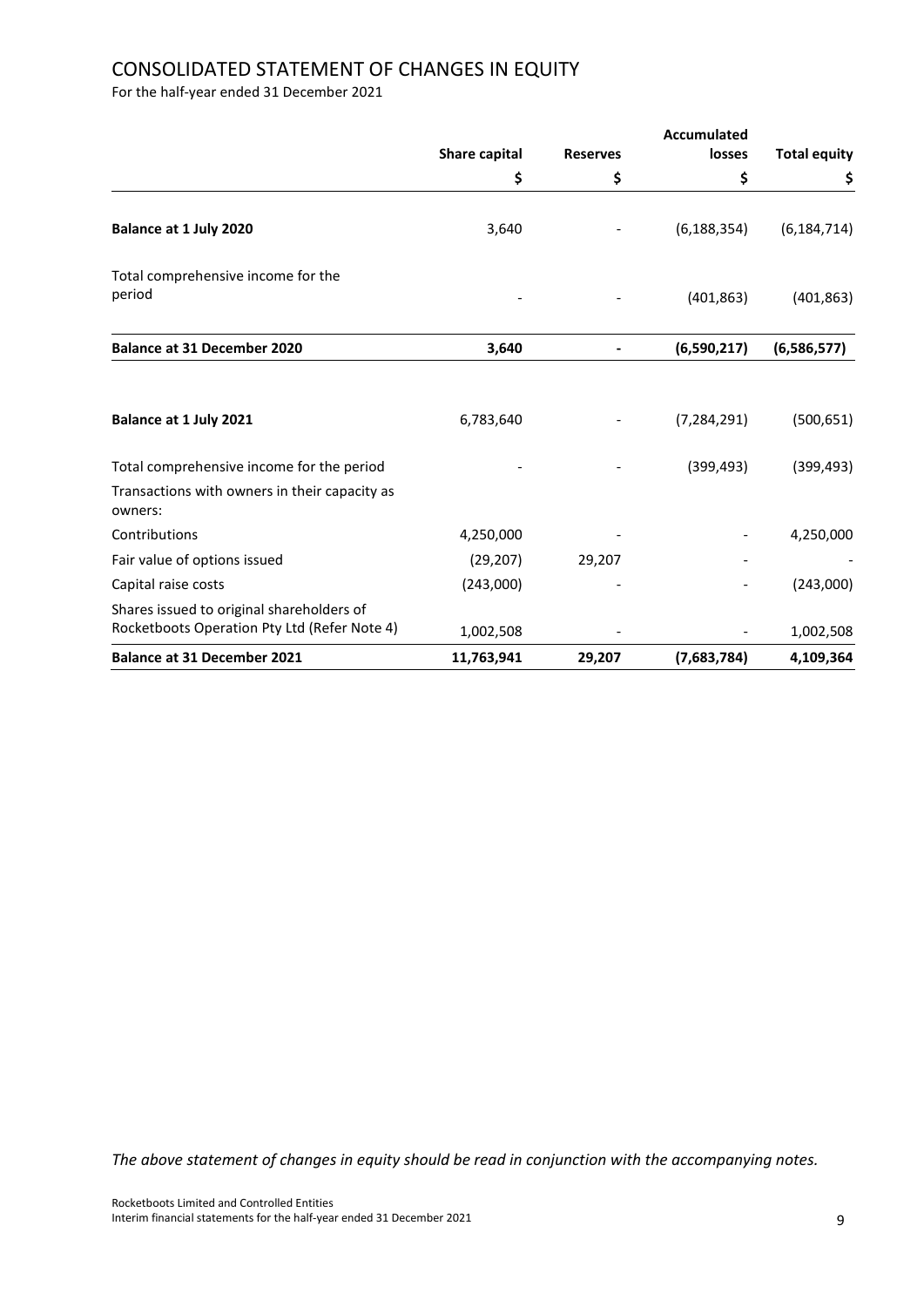# CONSOLIDATED STATEMENT OF CASH FLOWS

For the half-year ended 31 December 2021

|                                                           |              | 31 Dec     | 31 Dec     |
|-----------------------------------------------------------|--------------|------------|------------|
|                                                           |              | 2021       | 2020       |
|                                                           | <b>Notes</b> | \$         | \$         |
| <b>Cash Flow from Operating Activities</b>                |              |            |            |
| Receipts from Customers                                   |              | 250,000    | 259,783    |
| Payments to suppliers and employees                       |              | (416, 867) | (354, 887) |
| Net cash provided by operating activities                 |              | (166, 857) | (95, 104)  |
| <b>Cash Flow from Investing Activities</b>                |              |            |            |
| Payments for fixed assets                                 |              | (2,005)    |            |
| Net cash used in investing activities                     |              | (2,005)    |            |
| <b>Cash Flow from Financing Activities</b>                |              |            |            |
| Proceeds from issue of equity securities                  |              | 4,250,000  |            |
| Payments for capital raise costs                          |              | (243,000)  |            |
| Acquired cash balance at acquisition date                 | 4            | 1,016,004  |            |
| Net cash provided by financing activities                 |              | 5,023,004  |            |
| Net increase/(decrease) in cash and cash equivalents held |              | 4,854,142  | (95, 104)  |
| Cash at beginning of period                               |              | 3,289      | 166,600    |
| Cash at end of period                                     |              | 4,857,431  | 71,496     |

*The above statement of cash flows should be read in conjunction with the accompanying notes.*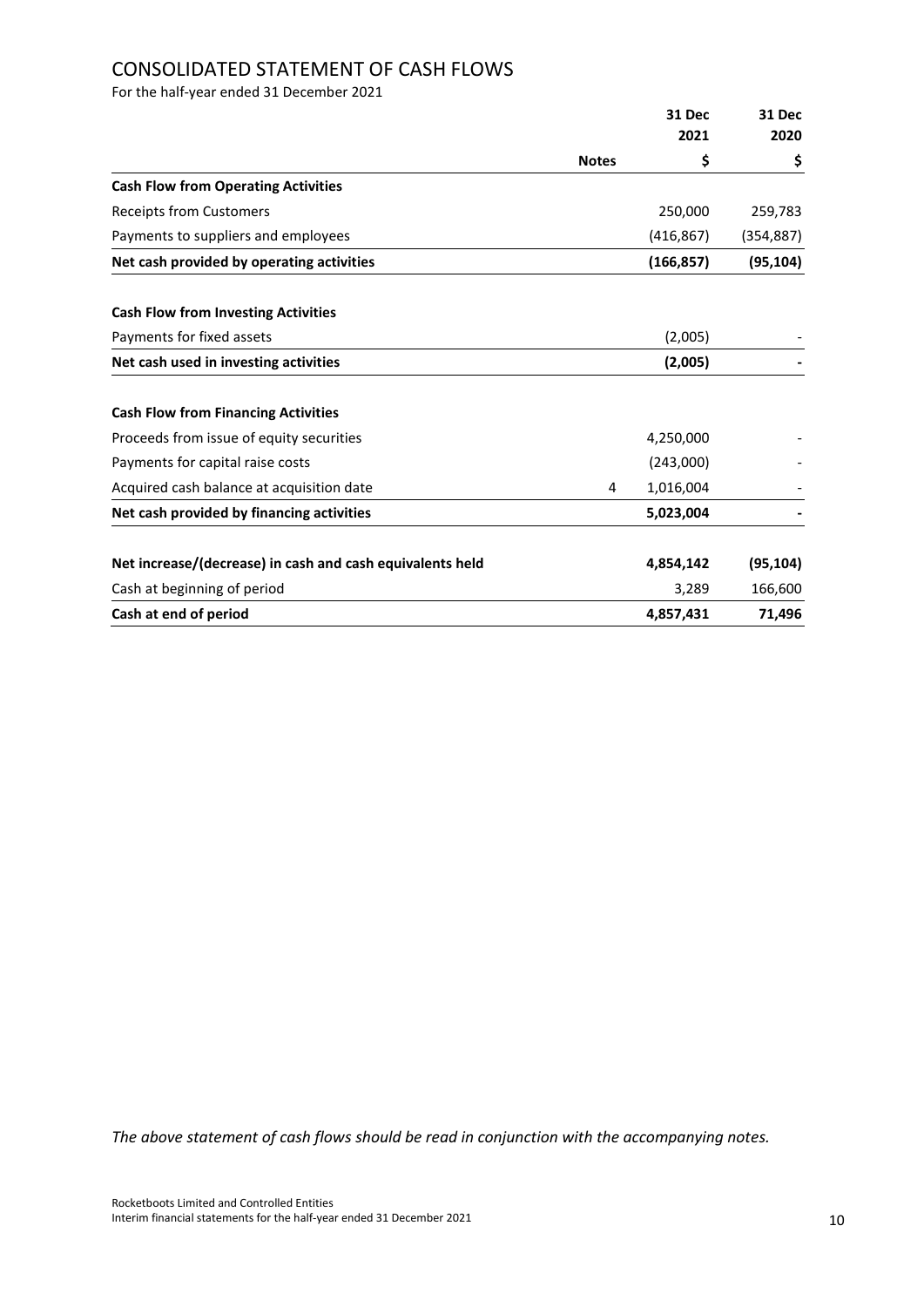For the half-year ended 31 December 2021

# **1. SIGNIFICANT ACCOUNTING POLICIES**

These general purpose financial statements for the interim half-year reporting period ended 31 December 2021 have been prepared in accordance with Australian Accounting Standard AASB 134 'Interim Financial Reporting" and the Corporations Act 2001, as appropriate for for-profit oriented entities. Compliance with AASB 134 ensures compliance with International Financial reporting Standard IAS 34 'Interim Financial Reporting'.

These general purpose financial statements do not include all the notes of the type normally included in annual financial statements. Accordingly, these financial statements are to be read in conjunction with the annual report for the year ended 30 June 2021, for Rocketboots Operations Pty Ltd, and any public announcements made by the company during the interim reporting period in accordance with the continuous disclosure requirements of the Corporations Act 2001.

The principal accounting policies adopted are consistent with those of the previous financial year and corresponding interim reporting period, unless otherwise stated.

# **New or amended Accounting Standards and Interpretations adopted.**

The consolidated entity has adopted all of the new or amended Accounting Standards and Interpretations issued by the Australian Accounting Standards Board ('AASB") that are mandatory for the current reporting period.

Any new or amended Accounting Standards or Interpretations that are not mandatory have not been early adopted.

# **2. ESTIMATES**

When preparing the interim financial statements, management undertakes a number of judgements, estimates and assumptions about recognition and measurement of assets, liabilities, income and expenses. The actual results may differ from the judgements, estimates and assumptions made by management, and will seldom equal the estimated results.

The judgements, estimates and assumptions applied in the interim financial statements, including the key sources of estimation uncertainty were the same as those applied in the last annual financial statements for the year ended 30 June 2021.

# **3. SEGMENT REPORTING**

# **Basis of accounting for purposes of reporting by operating segments**

Unless stated otherwise, all amounts reported to the Board of Directors as the chief decision maker with respect to operating segments are determined in accordance with accounting policies that are consistent with those adopted in the annual financial statements of the consolidated entity.

The consolidated entity's principal activities are those of a software company and therefore identifies only one corporate reportable segment. The results of this segment are the same as the consolidated entity's results.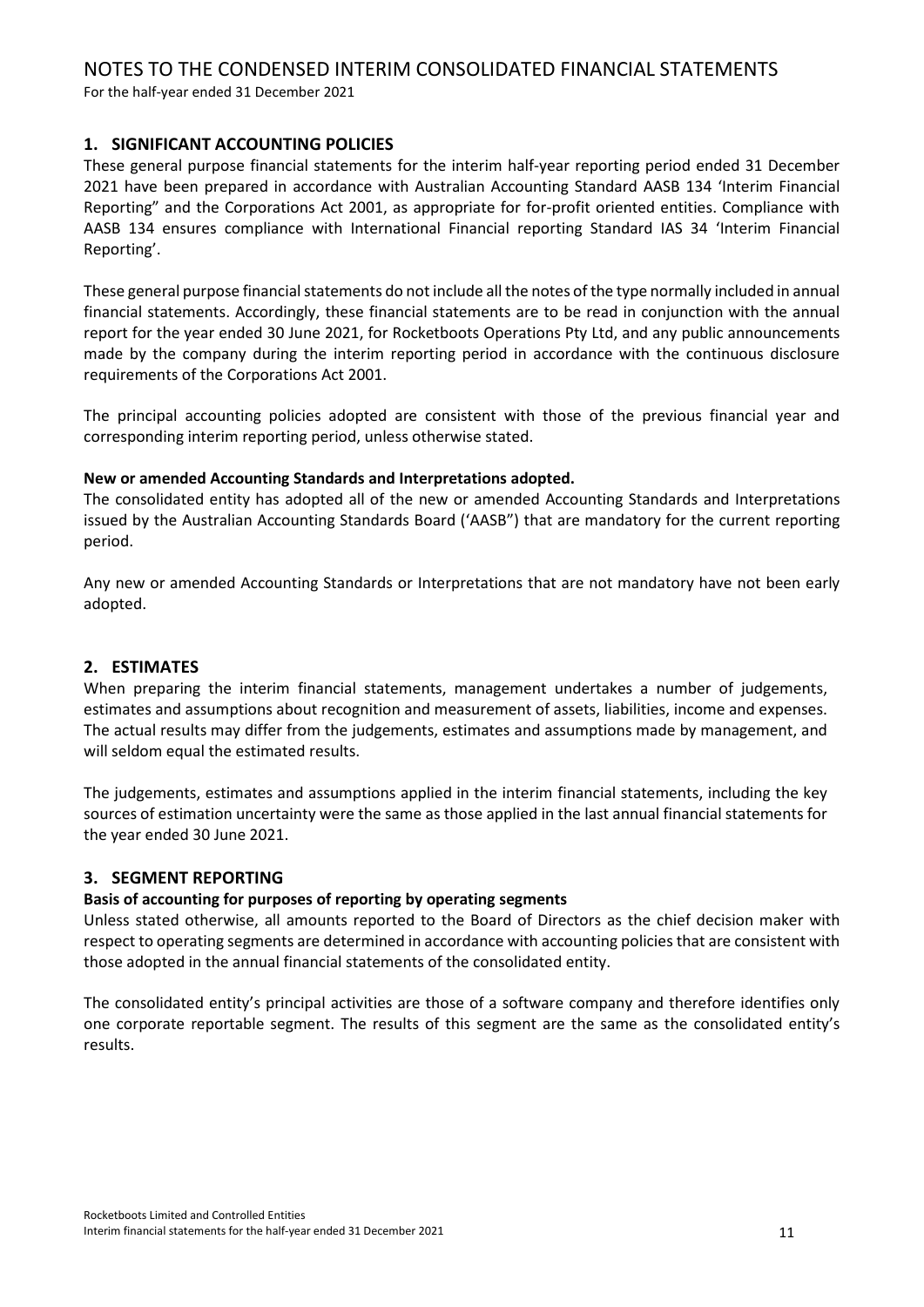For the half-year ended 31 December 2021

# **4. REVERSE ACQUSITION**

On 19 November 2021, the formerly named Ensogo Limited ("the Company") completed the acquisition of 100% of the ordinary shares in Rocketboots Operation Pty Ltd ("ROPL"). The Company issued 28,500,000 shares and will issue deferred consideration shares of 19,000,000 in 2 years to the original shareholders of ROPL, which resulted in ROPL's original shareholders holding a majority share interest in ROC. Upon completion of the transaction, the Company was renamed to Rocketboots Limited and got listed on the ASX on 7 December 2021.

Post the transaction on 19 November 2021, the ownership structure of the Company was as follows:

|                                 | Number of  | % of shares |
|---------------------------------|------------|-------------|
|                                 | shares     |             |
| Previous shareholders of ROPL   | 28,500,000 | 73.08%      |
| Previous shareholders of Ensogo | 10.500.000 | 26.92%      |
| Limited                         |            |             |

Post the listing on 7 December 2021, the ownership structure of the Company was as follows:

|                                 | Number of  | % of shares |
|---------------------------------|------------|-------------|
|                                 | shares     |             |
| Previous shareholders of ROPL   | 28,500,000 | 47.30%      |
| Previous shareholders of Ensogo | 10,500,000 | 17.43%      |
| Limited                         |            |             |
| New shareholders from listing   | 21,250,000 | 35.27%      |

When deferred shares are issued in 2 years from completion, the ownership structure of the Company will be as follows:

|                                 | Number of  | % of shares |
|---------------------------------|------------|-------------|
|                                 | shares     |             |
| Previous shareholders of ROPL   | 47,500,000 | 59.94%      |
| Previous shareholders of Ensogo | 10,500,000 | 13.25%      |
| Limited                         |            |             |
| New shareholders from listing   | 21,250,000 | 26.81%      |

As a result, the transaction is considered a reverse acquisition of the Company by ROPL. For accounting purpose, the acquisition is considered to be outside the scope of AASB 3 Business Combination since Ensogo Limited, prior to the transaction, did not constitute a business. The transaction is accounted for under AASB 2 Share-based Payments whereby ROPL is deemed to have issued shares in exchange for the net assets of Ensogo Limited together with its coming ASX listing status, at the fair value of the consideration received by ROPL.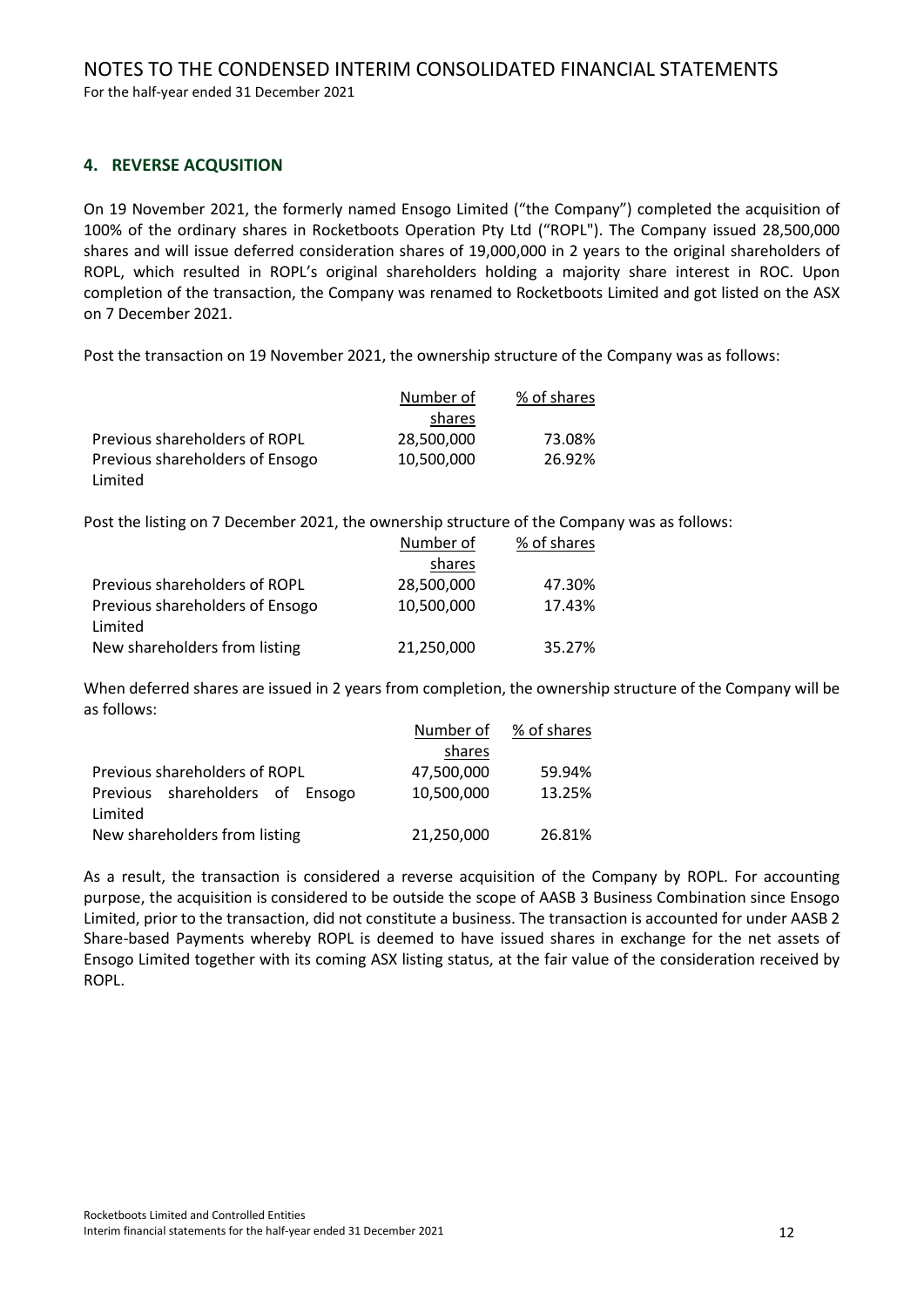| <b>Consolidated</b><br>statement of | For the half-year ended 31 December 2021                 | Previous corresponding<br>period ("PCP") |
|-------------------------------------|----------------------------------------------------------|------------------------------------------|
| Profit or loss and other            | ROPL: 1 July 2021 to 31 December 2021                    | ROPL only for the period                 |
| comprehensive                       | the Company: 19 November 2021 to 31 December             | from 1 July 2020 to 31                   |
| income                              | 2021                                                     | December 2020                            |
| Financial position                  | ROPL and the Company consolidated as at 31               | ROPL only as at 31                       |
|                                     | December 2021                                            | December 2020                            |
| Changes in equity                   | Equity balances of ROPL as at 1 July 2021, their results | ROPL only for the period                 |
|                                     | for the year and transactions with equity holders for    | from 1 July 2020 to 31                   |
|                                     | the half-year.                                           | December 2020                            |
|                                     | The Company's transactions with equity holders since     |                                          |
|                                     | 19 November 2021 and its results for the period from     |                                          |
|                                     | 19 November 2021 to 31 December 2021                     |                                          |
| Cash flows                          | ROPL: 1 July 2021 to 31 December 2021                    | ROPL only for the period                 |
|                                     | the Company: 19 November 2021 to 31 December             | from 1 July 2020 to 31                   |
|                                     | 2021                                                     | December 2020                            |

Accordingly, these accounts have been prepared as follows:

As the Company is deemed to be the "acquiree" for accounting purposes, the carrying values of its assets and liabilities are required to be recorded at fair value for the purposes of the acquisition. No adjustments were required to the historical values to effect this change.

The fair values of the identifiable net assets acquired in the Company on 19 November 2021 are as follows:

| Cash and cash equivalents                                                             | 1,016,004 |
|---------------------------------------------------------------------------------------|-----------|
| GST receivable and other receivable                                                   | 44,174    |
| Accounts payable                                                                      | (57, 670) |
| Fair value of net assets                                                              | 1,002,508 |
|                                                                                       |           |
| Consideration shares issued to the vendors                                            | 1,002,508 |
| Excess of consideration over the fair value of net assets at the date of acquisition, |           |
| being the share-based payments expense on acquisition                                 |           |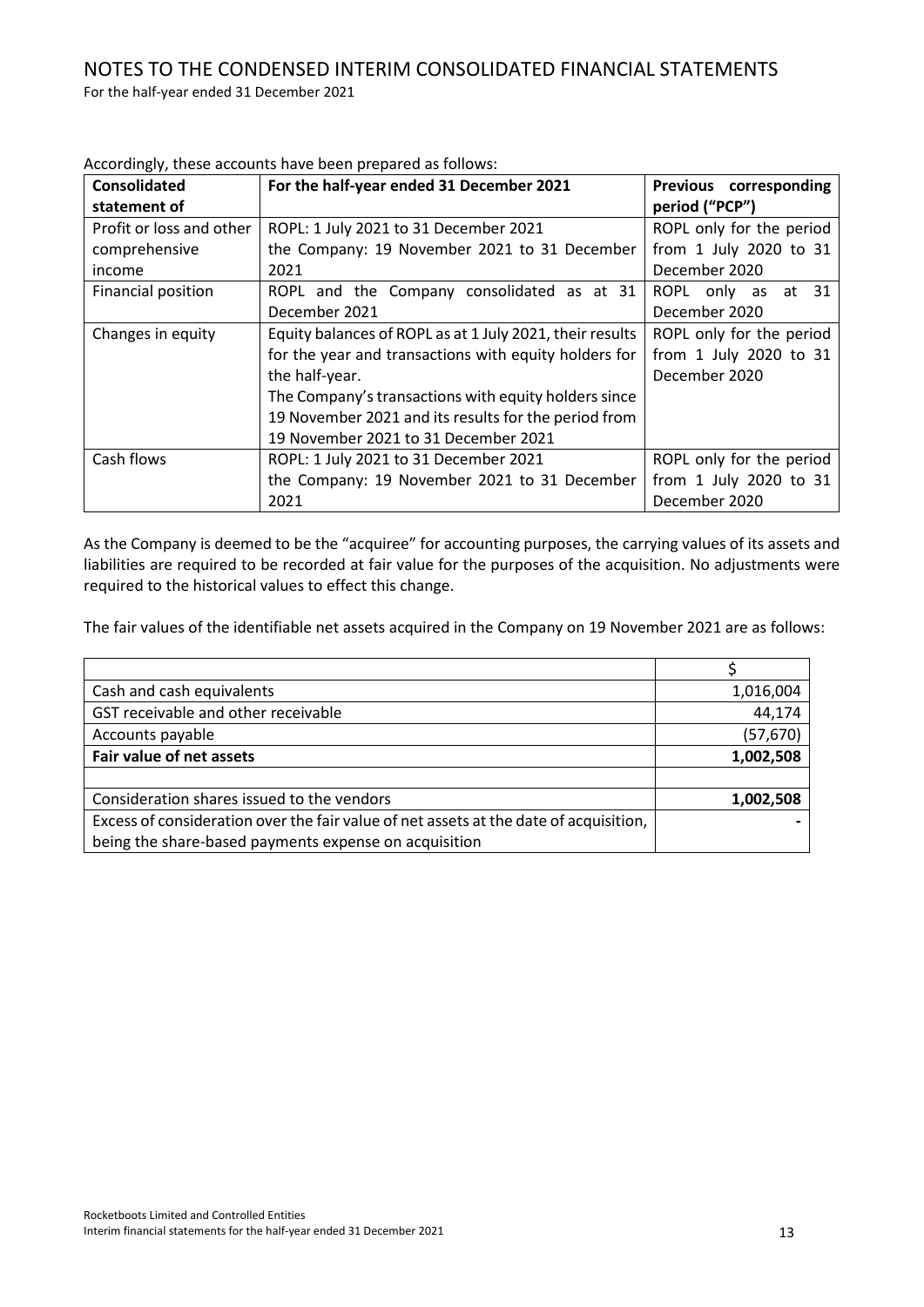For the half-year ended 31 December 2021

# **5. REVENUE**

|                                                                            | <b>31 Dec</b><br>2021<br>\$ | <b>31 Dec</b><br>2020<br>\$ |
|----------------------------------------------------------------------------|-----------------------------|-----------------------------|
| Revenue from contracts with customers                                      | 338,894                     | 382,003                     |
| Disaggregation of revenue                                                  |                             |                             |
| The disaggregation of revenue from contracts with customers is as follows: |                             |                             |
| License Fee                                                                | 273,734                     | 250,292                     |
| Enablement revenue                                                         | 65,160                      | 131,711                     |
|                                                                            | 338,894                     | 382,003                     |
| Timing of revenue recognition                                              |                             |                             |
| Services transferred over time                                             | 273,734                     | 250,292                     |
| Services at a point in time                                                | 65,160                      | 131,711                     |
|                                                                            | 338,894                     | 382,003                     |
| 6. OTHER EXPENSES AND OTHER INCOME                                         |                             |                             |

# **31 Dec 31 Dec 2021 2020** Loss before income tax includes the following specific expenses **\$ \$** Contractor expense whose work is not billable and the contractor expense whose work is not billable contractor Software subscriptions 62,753 Professional expenses and other expenses exercises and  $\frac{91,146}{67,542}$ **Total 211,406 120,295** Related party loan forgiveness as condition precedent to the IPO 484,279 484,279 **Total 484,279 -**

# **7. TRADE AND OTHER RECEIVABLES**

|                                                | <b>31 Dec</b> | 30 Jun  |
|------------------------------------------------|---------------|---------|
|                                                | 2021          | 2021    |
|                                                | Ş             | \$      |
| Trade receivables                              | 274,400       | 79,990  |
| Less: provision for expected credit loss       |               |         |
|                                                | 274,400       | 79,990  |
| Accrued income                                 | 74,626        | 32,168  |
| Amounts receivable from related party (Note10) |               | 4,014   |
| Sundry debtors                                 | 67,423        | 11,934  |
|                                                | 416,449       | 128,106 |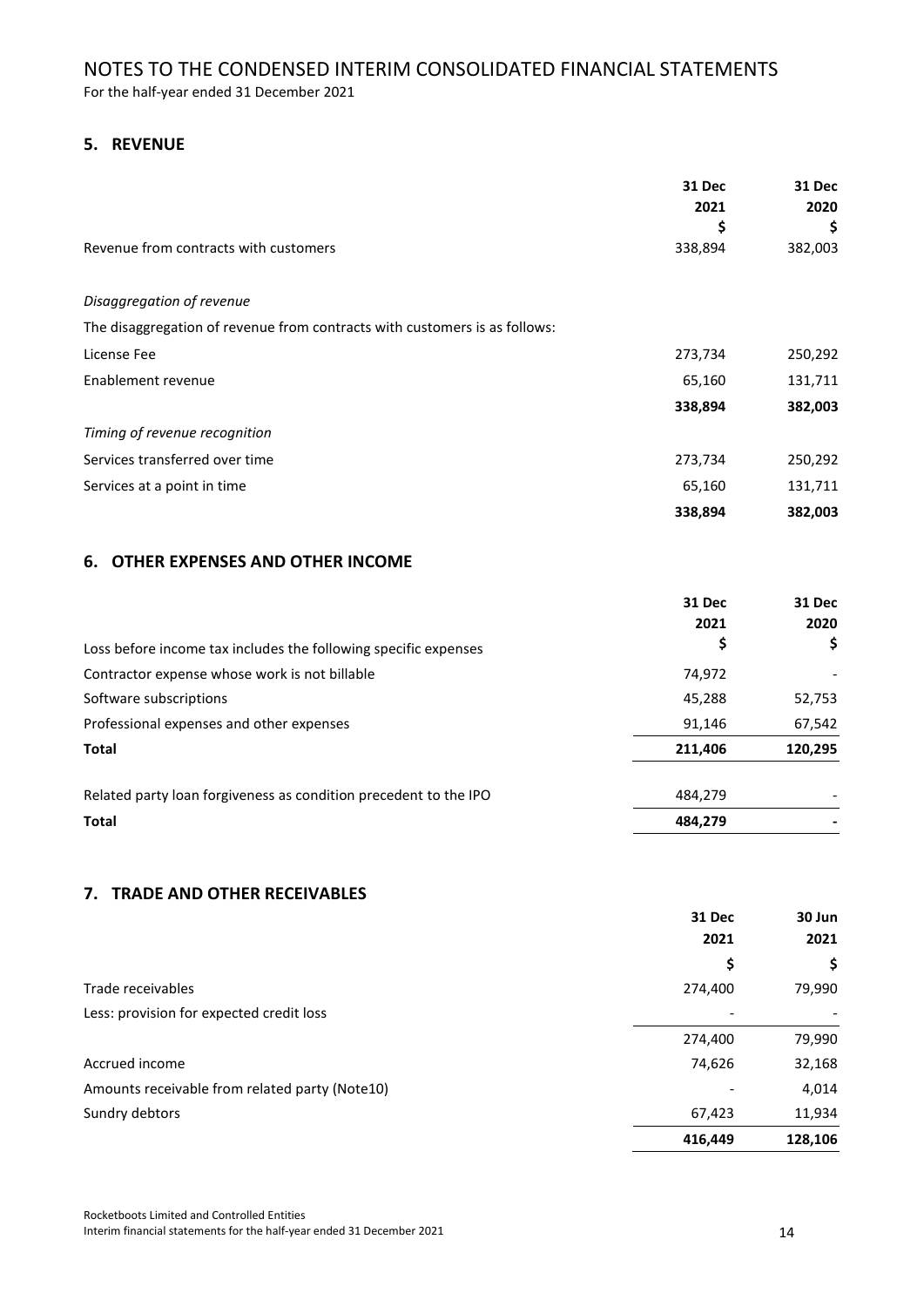For the half-year ended 31 December 2021

# **8. TRADE AND OTHER PAYABLES**

|                                           | <b>31 Dec</b><br>2021<br>\$ | 30 Jun<br>2021<br>\$ |
|-------------------------------------------|-----------------------------|----------------------|
| Current                                   |                             |                      |
|                                           |                             |                      |
| <b>GST Payable</b>                        | 10,990                      | 19,490               |
| Amounts payable to related party (Note10) | 79,363                      |                      |
| Sundry payables and accrued expenses      | 263,456                     | 179,993              |
|                                           | 609,558                     | 287,188              |

# **9. PROVISIONS**

|                    | <b>31 Dec</b><br>2021 | 30 Jun<br>2021 |
|--------------------|-----------------------|----------------|
|                    | \$                    | \$             |
| Current            |                       |                |
| Annual leave       | 301,044               | 193,659        |
| Long service leave | 126,935               | 58,179         |
|                    | 427,979               | 251,838        |
| Non-current        |                       |                |
| Long service leave | 105,208               | 95,288         |
|                    | 105,208               | 95,288         |

#### *Amounts not expected to be settled within the next 12 months*

The current provision for employee benefits includes all unconditional entitlements where employees have completed the required period of service and also those where employees are entitled to pro-rata payments in certain circumstances. The entire amount is presented as current, since the company does not have an unconditional right to defer settlement. However, based on past experience, the company does not expect all employees to take the full amount of accrued leave or require payment within the next 12 months.

#### **10. RELATED PARTY TRANSACTIONS**

The Company currently operates from office premises that are being on-leased by The Frame Group Pty Ltd (Frame). E8 Group Pty Limited is the owner of Frame and is the major shareholder of the Company following the completion of the transaction as per Note 4. The Company and Frame have entered into an agreement pursuant to which Frame will grant the Company a sub-lease to continue to operate out of the current premises under that rent payable will be \$1 per annum for a 2-year term.

At Completion of the Share Sale Agreement and as a condition precedent to the IPO, Frame forgave all related party loans totalling \$484,279.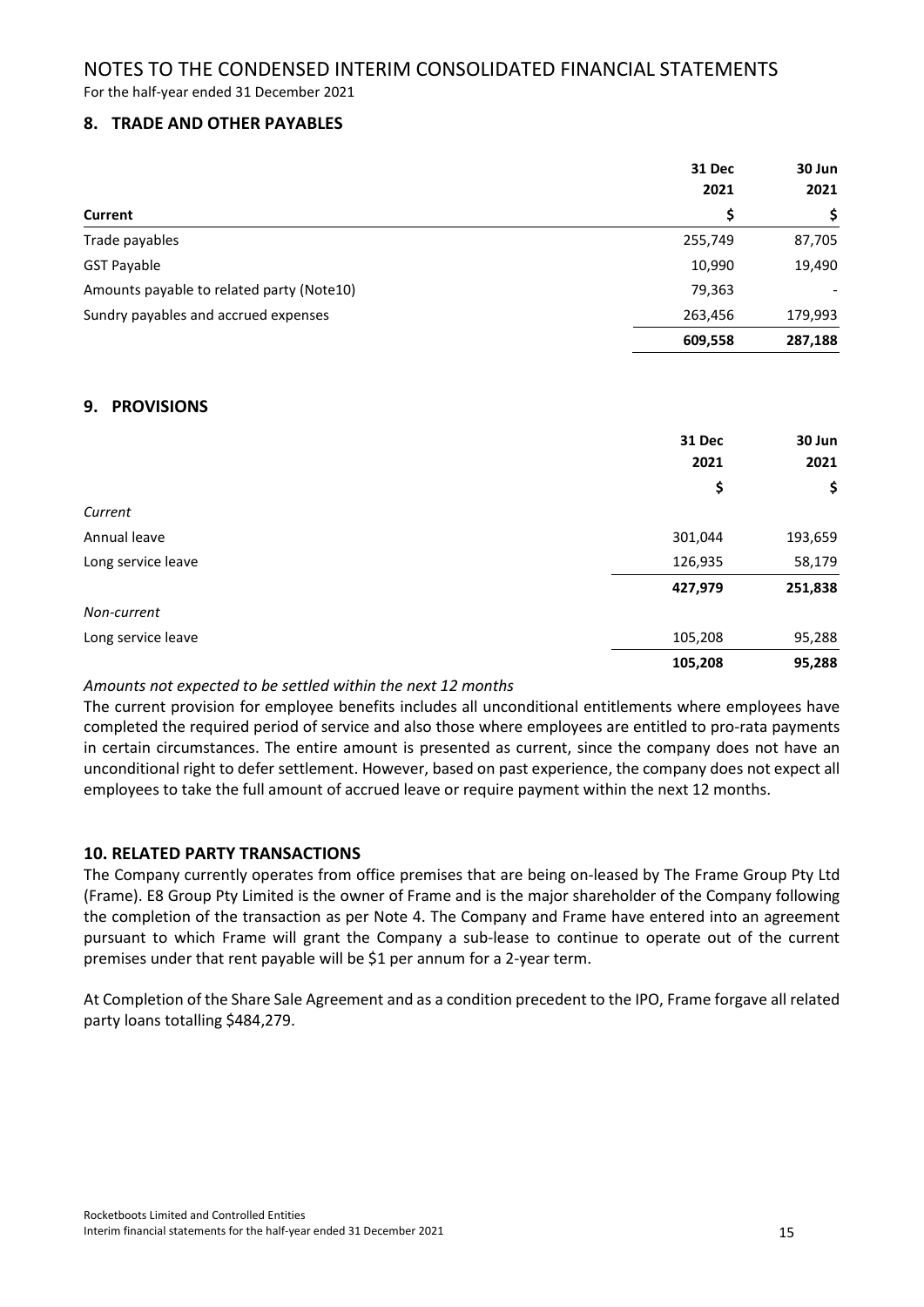For the half-year ended 31 December 2021

# **10. RELATED PARTY TRANSACTIONS (CONTINUED)**

*Transactions with related parties:*

|                                         | 31 Dec  | <b>31 Dec</b>            |
|-----------------------------------------|---------|--------------------------|
|                                         | 2021    | 2020<br>S.               |
|                                         |         |                          |
| Payment made by Frame on behalf of ROPL | 573,566 | 491,515                  |
| Loan forgiven by Frame                  | 484.279 | $\overline{\phantom{0}}$ |

#### *Receivable from and payable to related parties*

The following balances are outstanding at the reporting date in relation to transactions with related parties:

|                                            | 31 Dec    | 30 Jun |
|--------------------------------------------|-----------|--------|
|                                            | 2021      | 2021   |
|                                            |           | -\$    |
| Other (payable) to / receivable from Frame | (79, 363) | 4,014  |

# **11. EQUITY – ISSUED CAPITAL**

#### **Share Capital**

|                              | Dec21         | Jun21         | Dec21      | Jun21     |
|------------------------------|---------------|---------------|------------|-----------|
| Shares issued and fully paid | <b>Shares</b> | <b>Shares</b> |            |           |
|                              | 60.250.032    | 39.128.220*   | 11,763,941 | 6.783.640 |

\*Per AASB 3, the equity structure (i.e., the number of ordinary shares issued) reflects the equity structure of Rocketboots Limited (formerly Ensogo Limited) (the accounting acquiree), including the shares issued by it to effect the reverse acquisition transaction. Per Note 4 for further details.

|                                                           | Date             | <b>Shares</b> | <b>Issue Price</b> | \$         |
|-----------------------------------------------------------|------------------|---------------|--------------------|------------|
| <b>Details</b>                                            |                  |               | \$                 | \$         |
| <b>Balance</b>                                            | 01 July 2021     | 39,128,220    |                    | 6,783,640  |
| Consolidation                                             | 19 November 2021 | (28,628,188)  |                    |            |
| <b>Post-Consolidation</b>                                 | 19 November 2021 | 10,500,032    |                    | 6,783,640  |
| Shares issued to original<br>shareholders of ROPL (Note4) | 19 November 2021 | 28,500,000    |                    | 1,002,508  |
| Shares issued on listing                                  | 7 December 2021  | 21,250,000    | 0.20               | 4,250,000  |
| Capital raise costs                                       |                  |               |                    | (243,000)  |
| Fair value of options issued                              |                  |               |                    | (29, 207)  |
| <b>Balance</b>                                            | 31 December 2021 | 60,250,032    |                    | 11,763,941 |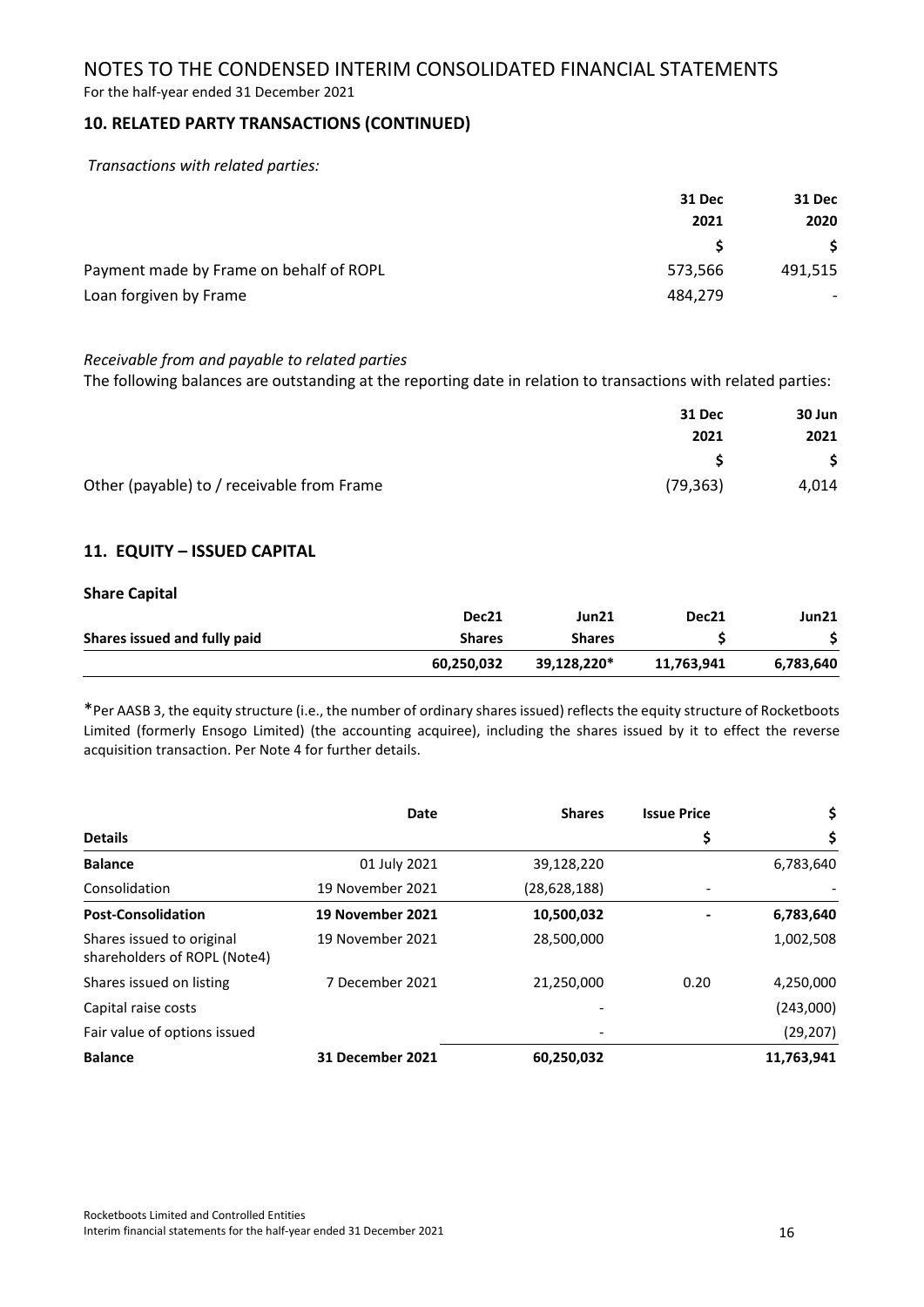For the half-year ended 31 December 2021

# **11. EQUITY – ISSUED CAPITAL (CONTINUED)**

During the 6-month period ended on 31 December 2021, Rocketboots Limited issued 21,250,000 ordinary shares and raised \$4,250,000 before transaction costs. In addition, the Company also issued 28,500,00 ordinary shares in relation to the acquisition of Rocketboots Operations Pty Ltd, completed on 19 November 2021. These consideration shares are subject to escrow for 24 months from official quotation.

# *Ordinary shares*

Ordinary shares entitle the holder to participate in dividends and the proceeds on the winding up of the Company in proportion to the number of and amounts paid on the shares held. The fully paid ordinary shares have no par value and the Company does not have a limited amount of authorised capital.

On a show of hands every member present at a meeting in person or by proxy shall have one vote and upon a poll each share shall have one vote.

#### *Share buy-back*

This is no current on-market share buy-back.

#### *Deferred consideration shares*

Under the Share Sale Agreement, 40% of the Consideration Shares owed to the Sellers of the subsidiary are not to be issued, being 19,000,000 deferred consideration shares until the Deferred Period comes to an end (but will still be subject to escrow for 24 months from Official Quotation).

# **12. EQUITY - RESERVES**

There were no dividends paid, recommended or declared during the current or previous financial half-year.

|                     | <b>31 Dec</b> | 30 Jun                   |
|---------------------|---------------|--------------------------|
|                     | 2021          | 2021                     |
|                     |               | \$                       |
| Share based payment | 29,207        | $\overline{\phantom{a}}$ |
|                     |               |                          |

#### *Share-based payments reserve*

The reserve is used to recognise the value of equity benefits provided to the corporate advisor as part of the capital raise as described in Note 4 to the financial statements.

| Number of options granted               | 903.750  |
|-----------------------------------------|----------|
| Fair value of each option on grant date | \$0.0323 |
| Fair value of the options               | \$29.027 |

#### **13. EQUITY- DIVIDENDS**

There were no dividends paid, recommended or declared during the current or previous financial half-year.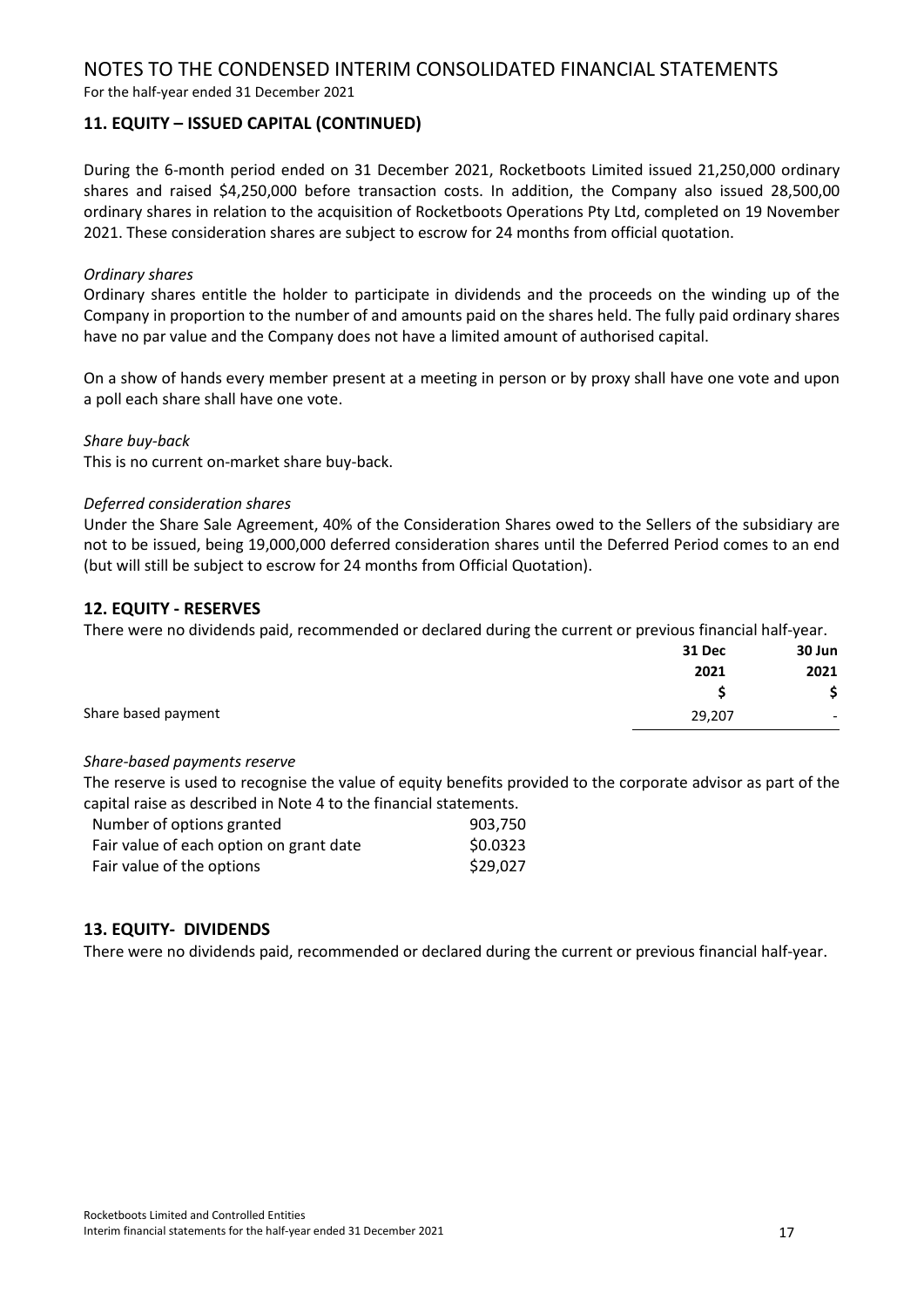For the half-year ended 31 December 2021

# **14. CONTINGENT ASSETS AND LIABILITIES**

At balance date the consolidated entity has no contingent assets or contingent liabilities.

# **15. INTEREST IN SUBSIDIARIES**

The Consolidated financial statements incorporate the assets, liabilities and results of the following subsidiary in accordance with the accounting policy described in Note 4.

| <b>Controlled Entities</b>     | Country of Incorporation | <b>Ownership Interest</b><br>31 Dec 2021<br>% | <b>Ownership Interest</b><br>30 Jun 2021 |
|--------------------------------|--------------------------|-----------------------------------------------|------------------------------------------|
| Rocketboots Operations Pty Ltd | Australia                | 100                                           | ٠                                        |

# **16. EVENTS AFTER THE REPORTING PERIOD**

The impact of the Coronavirus (COVID-19) pandemic is ongoing and it is not practicable to estimate the potential impact, positive or negative, after the reporting date. The situation is rapidly developing and is dependent on measures imposed by the Australian Government and other countries, such as maintaining social distancing requirements, quarantine, travel restrictions and any economic stimulus that may be provided.

As at the date of this report, all the remaining outstanding payments due to/from Frame as part of the IPO transaction have been made.

Apart from the above, there has been no other matter or circumstance occurring subsequent to the end of the period that, in the opinion of the Directors, has significantly affected or may significantly affect the operations of the consolidated entity, the results of those operations, or the state of affairs of the consolidated entity in future financial years.

# **17. LOSS PER SHARE**

|                                                                                        | 2021<br>S  | 2020<br>Ś. |
|----------------------------------------------------------------------------------------|------------|------------|
| Loss after income tax attributable to the owners of the Company                        | (399, 493) | (401, 863) |
| Weighted average number of common shares used in calculating basic loss per share      | 41,870,692 | 39,128,220 |
| Weighted average number of common shares used in calculating diluted loss per<br>share | 41,870,692 | 39,128,220 |
|                                                                                        | cents      | cents      |
| Basic and diluted loss per share                                                       | (0.95)     | (1.03)     |

The calculation of weighted average number of shares has been adjusted retrospectively for the effects of the equity recapitalisation associated with the reverse acquisition, refer Note 4 and Note 11.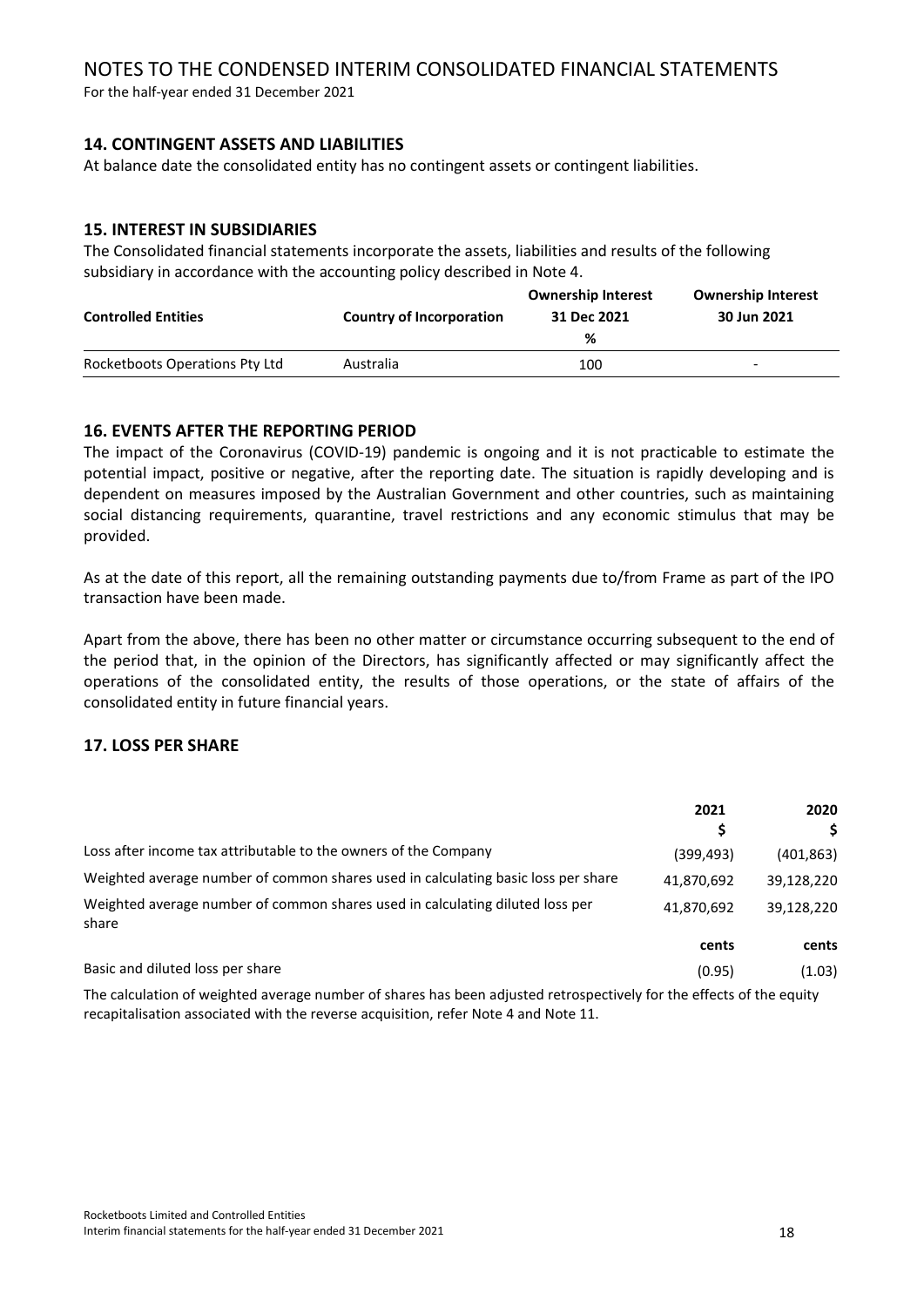# DIRECTORS' DECLARATION

For the half-year ended 31 December 2021

In the directors' opinion:

- the attached financial statements and notes comply with the Corporations Act 2001, Australian Accounting Standard AASB 134 'Interim Financial Reporting', the Corporations Regulations 201 and other mandatory professional reporting requirements;
- the attached financial statements and notes give a true and fair view of the consolidated entity's financial position as at 31 December 2021 and of its performance for the financial half-year ended on that date; and
- there are reasonable grounds to believe that the company will be able to pay its debts as and when they become due and payable.

Signed in accordance with a resolution of directors made pursuant to section 303(5)(a) of the *Corporations Act 2001.*

On behalf of the directors

H3 radlow

Hugh Bradlow Chair

Dated the 28 February 2022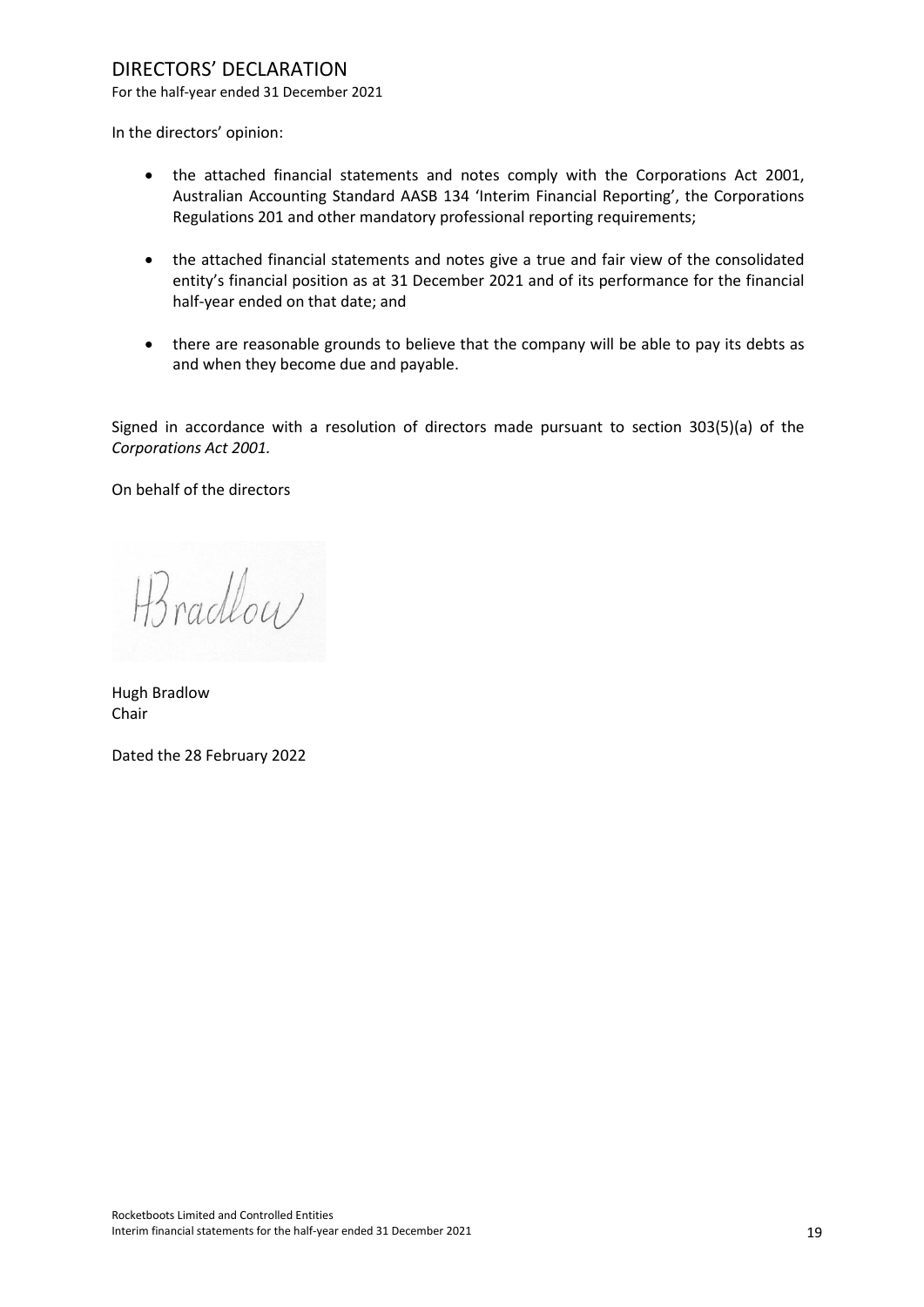

#### **RSM Australia Partners**

Level 21, 55 Collins Street Melbourne VIC 3000 PO Box 248 Collins Street West VIC 8007

> T +61 (0) 3 9286 8000 F +61 (0) 3 9286 8199

> > www.rsm.com.au

# INDEPENDENT AUDITOR'S REVIEW REPORT To the Members of Rocketboots Limited

#### *Conclusion*

We have reviewed the accompanying half-year financial report of Rocketboots Limited which comprises the statement of financial position as at 31 December 2021, the statement of profit or loss and other comprehensive income, statement of changes in equity and statement of cash flows for the half-year ended on that date, notes comprising a summary of significant accounting policies and other explanatory information, and the directors' declaration of the consolidated entity comprising the company and the entities it controlled at the half-year end or from time to time during the half-year.

Based on our review, which is not an audit, we have not become aware of any matter that makes us believe that the half-year financial report of Rocketboots Limited is not in accordance with the *Corporations Act 2001* including:

- (a) giving a true and fair view of the consolidated entity's financial position as at 31 December 2021 and of its performance for the half-year ended on that date; and
- (b) complying with Accounting Standard AASB 134 *Interim Financial Reporting* and *Corporations Regulations 2001*.

#### *Basis for Conclusion*

We conducted our review in accordance with ASRE 2410 *Review of a Financial Report Performed by the Independent Auditor of the Entity*. Our responsibilities are further described in the Auditor's Responsibilities for the Review of the Financial Report section of our report. We are independent of the Company in accordance with the auditor independence requirements of the *Corporations Act 200*1 and the ethical requirements of the Accounting Professional and Ethical Standards Board's APES 110 Code of Ethics for Professional Accountants (including Independence Standards) (the Code) that are relevant to our audit of the annual financial report in Australia. We have also fulfilled our other ethical responsibilities in accordance with the Code.

We confirm that the independence declaration required by the *Corporations Act 2001*, which has been given to the directors of Rocketboots Limited, would be in the same terms if given to the directors as at the time of this auditor's review report.

#### **THE POWER OF BEING UNDERSTOOD** AUDIT | TAX | CONSULTING

RSM Australia Partners is a member of the RSM network and trades as RSM. RSM is the trading name used by the members of the RSM network. Each member of the RSM network is an independent accounting and consulting firm which practices in its own right. The RSM network is not itself a separate legal entity in any jurisdiction. RSM Australia Partners ABN 36 965 185 036



Liability limited by a scheme approved under Professional Standards Legislation